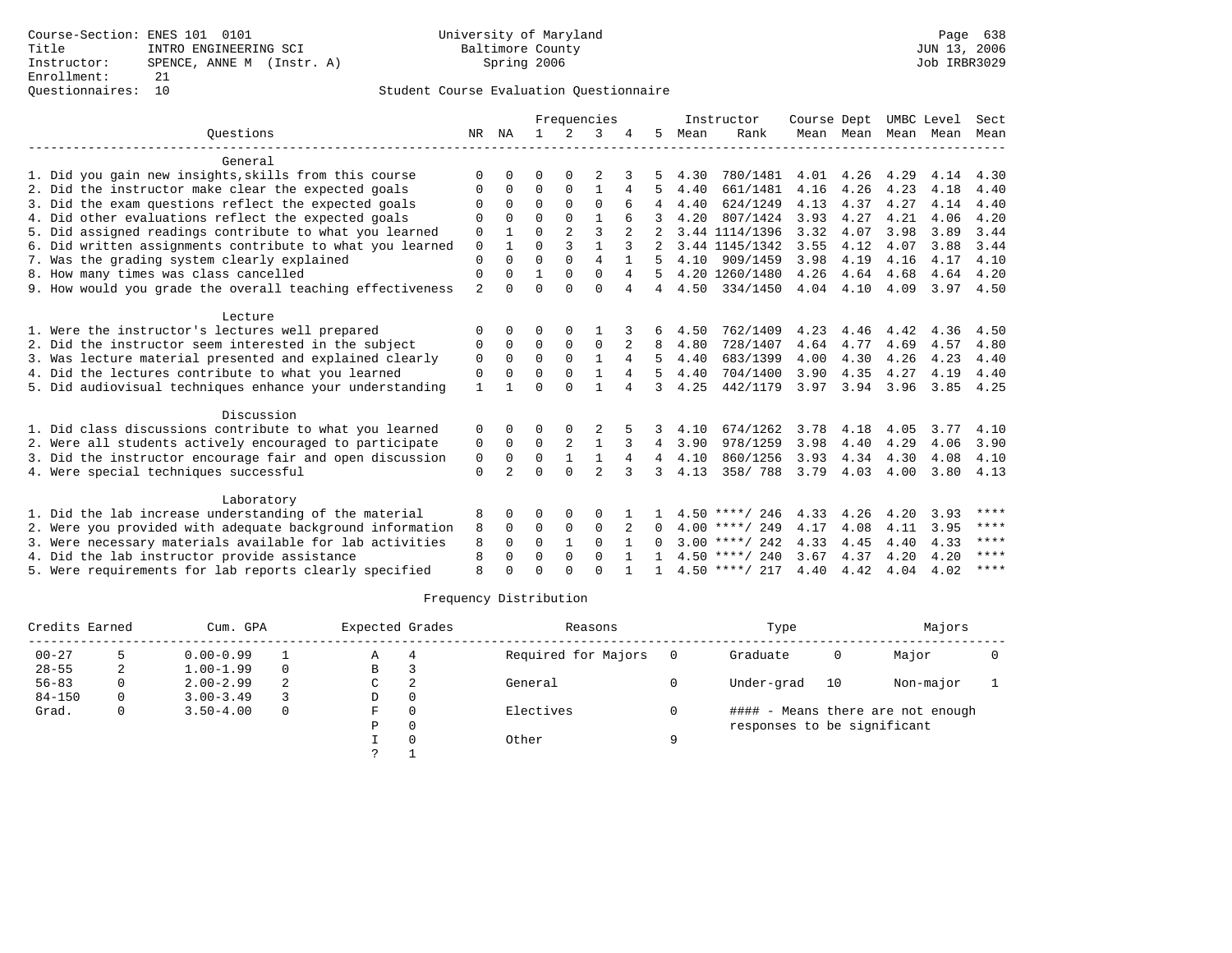# Questionnaires: 10 Student Course Evaluation Questionnaire

|                                                           |              |                | Frequencies  |                |                |          | Instructor   | Course Dept |                  | UMBC Level |           | Sect |      |      |
|-----------------------------------------------------------|--------------|----------------|--------------|----------------|----------------|----------|--------------|-------------|------------------|------------|-----------|------|------|------|
| Ouestions                                                 |              | NR NA          | $\mathbf{1}$ | $2^{\circ}$    | 3              |          | 5.           | Mean        | Rank             |            | Mean Mean | Mean | Mean | Mean |
| General                                                   |              |                |              |                |                |          |              |             |                  |            |           |      |      |      |
| 1. Did you gain new insights, skills from this course     | O            | 0              | 0            | $\Omega$       |                |          |              | 4.30        | 780/1481         | 4.01       | 4.26      | 4.29 | 4.14 | 4.30 |
| 2. Did the instructor make clear the expected goals       | O            | $\Omega$       | 0            | $\Omega$       | $\mathbf{1}$   | 4        |              | 4.40        | 661/1481         | 4.16       | 4.26      | 4.23 | 4.18 | 4.40 |
| 3. Did the exam questions reflect the expected goals      |              | <sup>0</sup>   | $\Omega$     | 0              | $\Omega$       |          |              | 4.40        | 624/1249         | 4.13       | 4.37      | 4.27 | 4.14 | 4.40 |
| 4. Did other evaluations reflect the expected goals       | $\Omega$     | $\Omega$       | $\Omega$     | $\Omega$       | $\mathbf{1}$   |          |              | 4.20        | 807/1424         | 3.93       | 4.27      | 4.21 | 4.06 | 4.20 |
| 5. Did assigned readings contribute to what you learned   | 0            |                | $\Omega$     | $\overline{a}$ | 3              |          |              |             | 3.44 1114/1396   | 3.32       | 4.07      | 3.98 | 3.89 | 3.44 |
| 6. Did written assignments contribute to what you learned | $\mathbf{0}$ |                | $\Omega$     | 3              | $\mathbf{1}$   | 3        |              |             | 3.44 1145/1342   | 3.55       | 4.12      | 4.07 | 3.88 | 3.44 |
| 7. Was the grading system clearly explained               | $\Omega$     | $\Omega$       | $\Omega$     | $\Omega$       | $\overline{4}$ |          |              | 4.10        | 909/1459         | 3.98       | 4.19      | 4.16 | 4.17 | 4.10 |
| 8. How many times was class cancelled                     | $\Omega$     | <sup>0</sup>   | 1            | $\Omega$       | $\Omega$       | 4        |              |             | 4.20 1260/1480   | 4.26       | 4.64      | 4.68 | 4.64 | 4.20 |
| 9. How would you grade the overall teaching effectiveness | 6            |                | $\Omega$     | $\cap$         | $\Omega$       | 2        |              | 4.50        | 334/1450         | 4.04       | 4.10      | 4.09 | 3.97 | 4.50 |
| Lecture                                                   |              |                |              |                |                |          |              |             |                  |            |           |      |      |      |
| 1. Were the instructor's lectures well prepared           |              |                | O            | $\Omega$       | $\Omega$       |          |              |             | $4.00$ ****/1409 | 4.23       | 4.46      | 4.42 | 4.36 | 4.50 |
| 2. Did the instructor seem interested in the subject      | 9            | 0              | $\Omega$     | 0              | $\Omega$       | $\Omega$ |              |             | $5.00$ ****/1407 | 4.64       | 4.77      | 4.69 | 4.57 | 4.80 |
| 3. Was lecture material presented and explained clearly   | 9            | 0              | $\Omega$     | $\Omega$       | $\Omega$       | $\Omega$ |              |             | $5.00$ ****/1399 | 4.00       | 4.30      | 4.26 | 4.23 | 4.40 |
| 4. Did the lectures contribute to what you learned        | 9            | O              | $\Omega$     | $\Omega$       | $\mathbf 0$    | $\Omega$ | $\mathbf{1}$ |             | $5.00$ ****/1400 | 3.90       | 4.35      | 4.27 | 4.19 | 4.40 |
| 5. Did audiovisual techniques enhance your understanding  | 9            |                | $\Omega$     | $\cap$         | $\Omega$       | -1       | 0            |             | $4.00$ ****/1179 | 3.97       | 3.94      | 3.96 | 3.85 | 4.25 |
| Discussion                                                |              |                |              |                |                |          |              |             |                  |            |           |      |      |      |
| 1. Did class discussions contribute to what you learned   | 0            | 0              | 0            |                |                |          | 3            | 4.10        | 674/1262         | 3.78       | 4.18      | 4.05 | 3.77 | 4.10 |
| 2. Were all students actively encouraged to participate   | 0            | $\Omega$       | $\Omega$     | $\overline{a}$ | $\mathbf{1}$   | 3        | 4            | 3.90        | 978/1259         | 3.98       | 4.40      | 4.29 | 4.06 | 3.90 |
| 3. Did the instructor encourage fair and open discussion  | 0            | 0              | $\mathbf 0$  |                | $\mathbf{1}$   | 4        | 4            | 4.10        | 860/1256         | 3.93       | 4.34      | 4.30 | 4.08 | 4.10 |
| 4. Were special techniques successful                     | $\Omega$     | $\mathfrak{D}$ | $\Omega$     | $\cap$         | $\mathfrak{D}$ | 3        | 3            | 4.13        | 358/788          | 3.79       | 4.03      | 4.00 | 3.80 | 4.13 |
| Laboratory                                                |              |                |              |                |                |          |              |             |                  |            |           |      |      |      |
| 1. Did the lab increase understanding of the material     |              |                | O            | 0              | $\Omega$       |          |              |             | $4.50$ ****/ 246 | 4.33       | 4.26      | 4.20 | 3.93 | **** |
| 2. Were you provided with adequate background information |              |                | 0            | $\mathbf 0$    | $\mathbf 0$    |          | $\Omega$     |             | $4.00$ ****/ 249 | 4.17       | 4.08      | 4.11 | 3.95 | **** |
| 3. Were necessary materials available for lab activities  |              |                | $\Omega$     | 1              | $\Omega$       |          | 0            |             | $3.00$ ****/ 242 | 4.33       | 4.45      | 4.40 | 4.33 | **** |
| 4. Did the lab instructor provide assistance              |              |                | $\Omega$     | $\Omega$       | $\Omega$       |          |              |             | $4.50$ ****/ 240 | 3.67       | 4.37      | 4.20 | 4.20 | **** |
| 5. Were requirements for lab reports clearly specified    | $\mathsf{R}$ | O              | $\cap$       |                | $\cap$         |          |              |             | $4.50$ ****/ 217 | 4.40       | 4.42      | 4.04 | 4.02 | **** |

| Credits Earned |   | Cum. GPA      |          |   | Expected Grades | Reasons             |   | Type                        |    | Majors                            |  |
|----------------|---|---------------|----------|---|-----------------|---------------------|---|-----------------------------|----|-----------------------------------|--|
| $00 - 27$      |   | $0.00 - 0.99$ |          | Α |                 | Required for Majors |   | Graduate                    | 0  | Major                             |  |
| $28 - 55$      | 4 | $1.00 - 1.99$ | $\Omega$ | В |                 |                     |   |                             |    |                                   |  |
| $56 - 83$      | 0 | $2.00 - 2.99$ | 2        | C | 2               | General             |   | Under-grad                  | 10 | Non-major                         |  |
| $84 - 150$     | 0 | $3.00 - 3.49$ |          | D |                 |                     |   |                             |    |                                   |  |
| Grad.          | 0 | $3.50 - 4.00$ | $\Omega$ | F |                 | Electives           |   |                             |    | #### - Means there are not enough |  |
|                |   |               |          | P |                 |                     |   | responses to be significant |    |                                   |  |
|                |   |               |          |   |                 | Other               | Q |                             |    |                                   |  |
|                |   |               |          | っ |                 |                     |   |                             |    |                                   |  |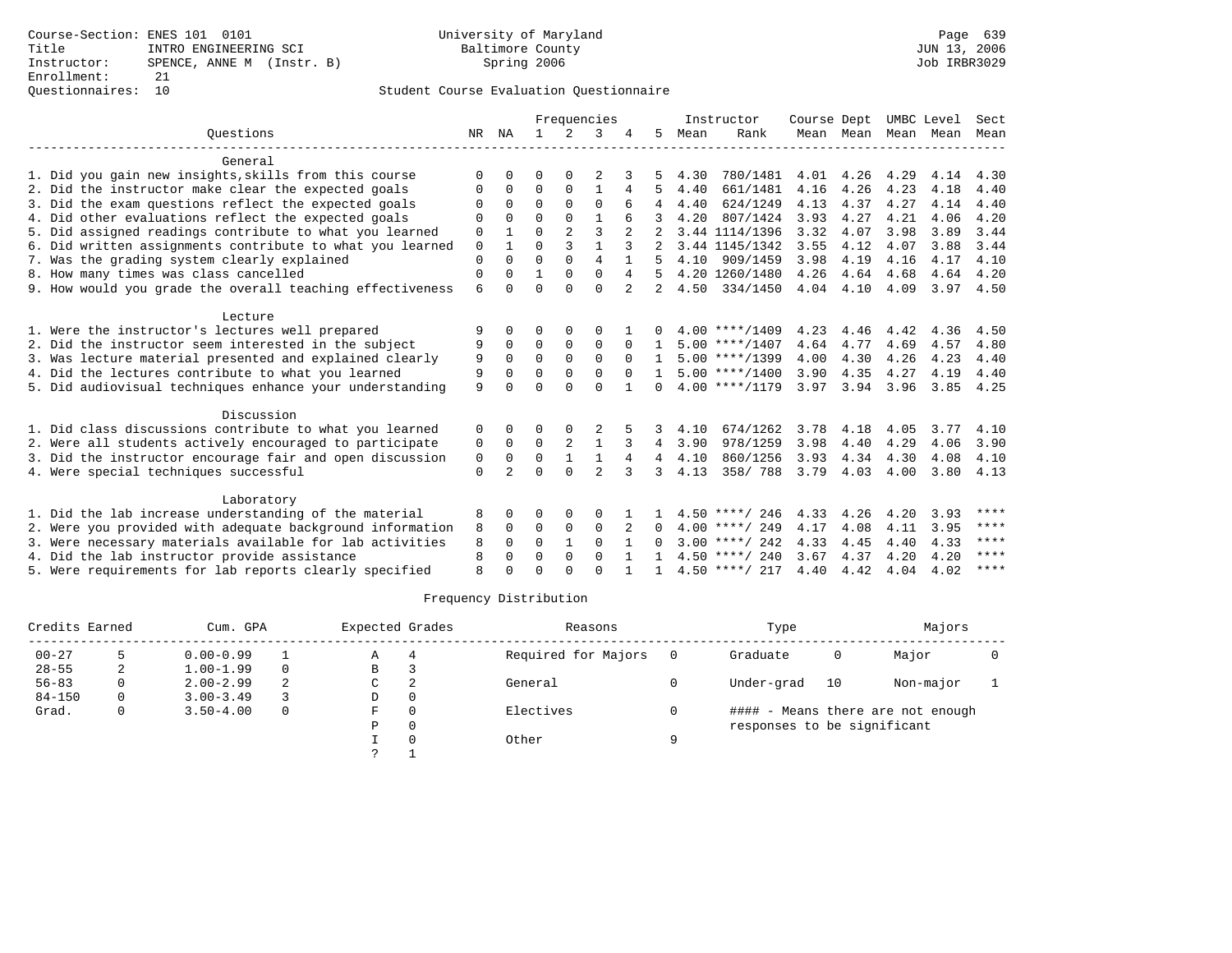|                                                           |              | Frequencies |                |                |                |              |                 |      | Instructor                      | Course Dept |           |      | UMBC Level | Sect |
|-----------------------------------------------------------|--------------|-------------|----------------|----------------|----------------|--------------|-----------------|------|---------------------------------|-------------|-----------|------|------------|------|
| Ouestions                                                 | NR           | NA          |                | 2              | 3              |              | 5               | Mean | Rank                            |             | Mean Mean |      | Mean Mean  | Mean |
| General                                                   |              |             |                |                |                |              |                 |      |                                 |             |           |      |            |      |
| 1. Did you gain new insights, skills from this course     | $\Omega$     | $\Omega$    |                |                |                |              | 4               |      | 3.69 1291/1481                  | 4.01        | 4.26      | 4.29 | 4.14       | 3.69 |
| 2. Did the instructor make clear the expected goals       | 0            | $\Omega$    | $\Omega$       |                |                | 4            |                 | 4.31 | 758/1481                        | 4.16        | 4.26      | 4.23 | 4.18       | 4.31 |
| 3. Did the exam questions reflect the expected goals      |              | $\Omega$    | $\Omega$       |                | 5              | 4            | 6               | 3.94 | 953/1249                        | 4.13        | 4.37      | 4.27 | 4.14       | 3.94 |
| 4. Did other evaluations reflect the expected goals       | 0            |             | 2              | $\overline{2}$ |                | 4            | 4               |      | 3.40 1298/1424                  | 3.93        | 4.27      | 4.21 | 4.06       | 3.40 |
| 5. Did assigned readings contribute to what you learned   |              | $\Omega$    | $\mathfrak{D}$ | 4              | $\overline{a}$ | 4            |                 |      | 3.13 1255/1396                  | 3.32        | 4.07      | 3.98 | 3.89       | 3.13 |
| 6. Did written assignments contribute to what you learned | 1            | $\Omega$    | $\Omega$       | $\overline{a}$ | 5              | 4            | 4               |      | 3.67 1039/1342                  | 3.55        | 4.12      | 4.07 | 3.88       | 3.67 |
| 7. Was the grading system clearly explained               | $\mathbf{1}$ | $\Omega$    | $\Omega$       | $\mathbf{1}$   | $\mathfrak{D}$ | $\mathsf{R}$ | 4               |      | 4.00 961/1459                   | 3.98        | 4.19      | 4.16 | 4.17       | 4.00 |
| 8. How many times was class cancelled                     | $\mathbf{1}$ | $\Omega$    | $\Omega$       | $\mathbf 0$    |                | 13           | $\mathbf{1}$    |      | 4.00 1349/1480                  | 4.26        | 4.64      | 4.68 | 4.64       | 4.00 |
| 9. How would you grade the overall teaching effectiveness | 3            | $\Omega$    | 0              |                | 5              |              | 4               |      | 3.77 1089/1450                  | 4.04        | 4.10      | 4.09 | 3.97       | 3.77 |
| Lecture                                                   |              |             |                |                |                |              |                 |      |                                 |             |           |      |            |      |
| 1. Were the instructor's lectures well prepared           |              | $\Omega$    | 0              |                |                |              | 5               |      | 4.13 1104/1409                  | 4.23        | 4.46      | 4.42 | 4.36       | 4.13 |
| 2. Did the instructor seem interested in the subject      | 1            | $\Omega$    | $\Omega$       | $\Omega$       | $\mathbf{1}$   | 4            | 10 <sup>°</sup> |      | 4.60 1031/1407                  | 4.64        | 4.77      | 4.69 | 4.57       | 4.60 |
| 3. Was lecture material presented and explained clearly   | 1            | $\Omega$    | $\Omega$       | 3              | -1             |              | 4               |      | 3.80 1145/1399                  | 4.00        | 4.30      | 4.26 | 4.23       | 3.80 |
| 4. Did the lectures contribute to what you learned        | 1            | $\mathbf 0$ | $\mathbf{1}$   | $\mathfrak{D}$ | ς              | 5            | 4               |      | 3.60 1204/1400                  | 3.90        | 4.35      | 4.27 | 4.19       | 3.60 |
| 5. Did audiovisual techniques enhance your understanding  | $\mathbf{1}$ |             |                |                |                |              | 4               | 3.80 | 760/1179                        | 3.97        | 3.94      | 3.96 | 3.85       | 3.80 |
| Discussion                                                |              |             |                |                |                |              |                 |      |                                 |             |           |      |            |      |
| 1. Did class discussions contribute to what you learned   | 5            | $\Omega$    | U              |                | 4              |              |                 |      | 3.18 1100/1262                  | 3.78        | 4.18      | 4.05 | 3.77       | 3.18 |
| 2. Were all students actively encouraged to participate   | 5            | $\Omega$    | 1              | $\Omega$       | 3              | 6            | $\mathbf{1}$    |      | 3.55 1088/1259                  | 3.98        | 4.40      | 4.29 | 4.06       | 3.55 |
| 3. Did the instructor encourage fair and open discussion  | 5            | $\Omega$    | $\Omega$       | 3              |                | 4            | 3               |      | 3.64 1076/1256                  | 3.93        | 4.34      | 4.30 | 4.08       | 3.64 |
| 4. Were special techniques successful                     | 5            | б           |                | $\Omega$       |                |              | $\mathbf{1}$    | 3.40 | 650/788                         | 3.79        | 4.03      | 4.00 | 3.80       | 3.40 |
| Laboratory                                                |              |             |                |                |                |              |                 |      |                                 |             |           |      |            |      |
| 1. Did the lab increase understanding of the material     | 15           |             | <sup>0</sup>   | $\Omega$       | 0              |              | 0               |      | $4.00$ ****/ 246 4.33 4.26 4.20 |             |           |      | 3.93       | **** |

|            | Credits Earned |               | Expected Grades<br>Cum. GPA |   |   | Reasons             |    | Type                        |    | Majors                            |  |
|------------|----------------|---------------|-----------------------------|---|---|---------------------|----|-----------------------------|----|-----------------------------------|--|
| $00 - 27$  |                | $0.00 - 0.99$ |                             | Α |   | Required for Majors |    | Graduate                    | 0  | Major                             |  |
| $28 - 55$  |                | $1.00 - 1.99$ |                             | В | 6 |                     |    |                             |    |                                   |  |
| $56 - 83$  | ∠              | $2.00 - 2.99$ |                             | C |   | General             |    | Under-grad                  | 16 | Non-major                         |  |
| $84 - 150$ |                | $3.00 - 3.49$ |                             | D | 0 |                     |    |                             |    |                                   |  |
| Grad.      |                | $3.50 - 4.00$ | -2                          | F | 0 | Electives           |    |                             |    | #### - Means there are not enough |  |
|            |                |               |                             | Р | 0 |                     |    | responses to be significant |    |                                   |  |
|            |                |               |                             |   | 0 | Other               | 14 |                             |    |                                   |  |
|            |                |               |                             |   |   |                     |    |                             |    |                                   |  |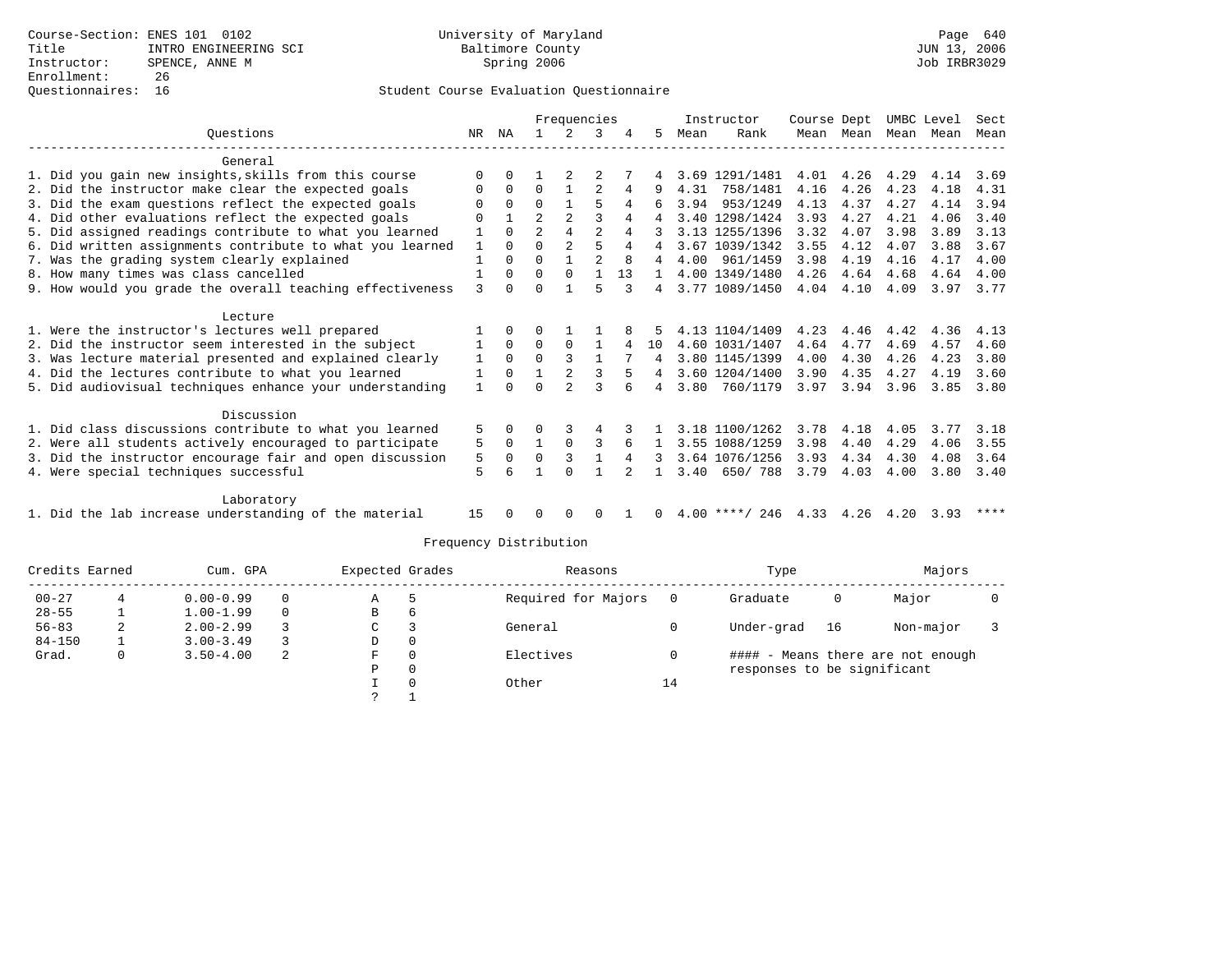|                                                                                                         | Frequencies    |               |                |                | Instructor     | Course Dept UMBC Level |                 |      |                    | Sect              |              |                     |                            |                        |
|---------------------------------------------------------------------------------------------------------|----------------|---------------|----------------|----------------|----------------|------------------------|-----------------|------|--------------------|-------------------|--------------|---------------------|----------------------------|------------------------|
| Questions                                                                                               |                | NR NA         | $\mathbf 1$    | 2              | 3              | 4                      | 5               | Mean | Rank               |                   |              | Mean Mean Mean Mean |                            | Mean                   |
|                                                                                                         |                |               |                |                |                |                        |                 |      |                    |                   |              |                     |                            |                        |
| General                                                                                                 |                |               |                |                |                |                        |                 |      |                    |                   |              |                     |                            |                        |
| 1. Did you gain new insights, skills from this course                                                   | 0              | 0             | $\mathbf 0$    | 2              | 4              | 6                      | 4               |      | 3.75 1254/1481     | 4.01              | 4.26         | 4.29                | 4.14                       | 3.75                   |
| 2. Did the instructor make clear the expected goals                                                     | $\mathbf 0$    | $\Omega$      | $\mathbf{1}$   | $\mathbf{1}$   | 7              | $\mathbf{1}$           | 6               |      | 3.63 1275/1481     | 4.16              | 4.26         | 4.23                | 4.18                       | 3.63                   |
| 3. Did the exam questions reflect the expected goals                                                    | $\mathbf 0$    | $\mathbf 0$   | $\Omega$       | 3              | 3              | 5                      | 5               |      | 3.75 1046/1249     | 4.13              | 4.37         | 4.27                | 4.14                       | 3.75                   |
| 4. Did other evaluations reflect the expected goals                                                     | $\mathbf 0$    | $\mathbf 0$   | $\mathbf 0$    | $\overline{a}$ | 4              | 7                      | 3               |      | 3.69 1218/1424     | 3.93              | 4.27         | 4.21                | 4.06                       | 3.69                   |
| 5. Did assigned readings contribute to what you learned                                                 | $\mathbf{1}$   | $\mathbf 0$   | 3              | $\overline{2}$ | $\overline{4}$ | 5                      | 1               |      | 2.93 1317/1396     | 3.32              | 4.07         | 3.98                | 3.89                       | 2.93                   |
| 6. Did written assignments contribute to what you learned                                               | 0              | 2             | $\mathbf{1}$   | 2              | 5              | 3                      | 3               |      | 3.36 1180/1342     | 3.55              | 4.12         | 4.07                | 3.88                       | 3.36                   |
| 7. Was the grading system clearly explained                                                             | 1              | $\Omega$      | $\overline{2}$ | $\mathbf{1}$   | 4              | 4                      | $\overline{4}$  |      | 3.47 1272/1459     | 3.98              | 4.19         | 4.16                | 4.17                       | 3.47                   |
| 8. How many times was class cancelled                                                                   | $\mathbf 0$    | $\mathbf 0$   | $\mathbf 0$    | $\mathbf 0$    | $\Omega$       | 8                      | 8               |      | 4.50 1044/1480     | 4.26              | 4.64         | 4.68                | 4.64                       | 4.50                   |
| 9. How would you grade the overall teaching effectiveness                                               | $\overline{4}$ | $\mathbf{1}$  | $\Omega$       | 3              | 5              | $\Omega$               |                 |      | 3 3.27 1301/1450   | 4.04 4.10         |              | 4.09                | 3.97                       | 3.27                   |
|                                                                                                         |                |               |                |                |                |                        |                 |      |                    |                   |              |                     |                            |                        |
| Lecture                                                                                                 | $\mathbf 0$    | 0             | 1              | 2              | 4              | 4                      | 5               |      | 3.63 1277/1409     |                   |              | 4.42                | 4.36                       | 3.63                   |
| 1. Were the instructor's lectures well prepared<br>2. Did the instructor seem interested in the subject | 0              | 0             | $\mathbf{0}$   | 1              | 1              | 3                      | 11              |      | 4.50 1107/1407     | 4.23<br>4.64      | 4.46<br>4.77 | 4.69                | 4.57                       | 4.50                   |
| 3. Was lecture material presented and explained clearly                                                 | 1              | 0             | $\mathbf{1}$   | 3              | 4              | 2                      | 5               |      | 3.47 1246/1399     | 4.00              | 4.30         | 4.26                | 4.23                       | 3.47                   |
| 4. Did the lectures contribute to what you learned                                                      | $\Omega$       | $\mathbf 0$   | $\mathbf{1}$   | $\mathbf{1}$   | 4              | 6                      | $\overline{4}$  |      | 3.69 1176/1400     | 3.90              | 4.35         | 4.27                | 4.19                       | 3.69                   |
| 5. Did audiovisual techniques enhance your understanding                                                | $\overline{a}$ | $\mathbf{1}$  | 2              | $\mathbf{1}$   | $\overline{2}$ | 5                      | 3               | 3.46 | 914/1179           | 3.97              | 3.94         | 3.96                | 3.85                       | 3.46                   |
|                                                                                                         |                |               |                |                |                |                        |                 |      |                    |                   |              |                     |                            |                        |
| Discussion                                                                                              |                |               |                |                |                |                        |                 |      |                    |                   |              |                     |                            |                        |
| 1. Did class discussions contribute to what you learned                                                 | 2              | 0             | 1              | 1              | 2              | 5                      | 5               | 3.86 | 829/1262           | 3.78              | 4.18         | 4.05                | 3.77                       | 3.86                   |
| 2. Were all students actively encouraged to participate                                                 | 2              | $\mathbf 0$   | $\mathbf 0$    | $\mathbf{1}$   | 2              | 4                      | $7\overline{ }$ | 4.21 | 809/1259           | 3.98              | 4.40         | 4.29                | 4.06                       | 4.21                   |
| 3. Did the instructor encourage fair and open discussion                                                | $\overline{3}$ | $\mathbf 0$   | $\mathbf{0}$   | $\mathbf 0$    | $\overline{4}$ | 6                      | 3               | 3.92 | 967/1256           | 3.93              | 4.34         | 4.30                | 4.08                       | 3.92                   |
| 4. Were special techniques successful                                                                   | 3              | 6             | $\mathbf{1}$   | $\Omega$       | 3              | $\mathbf{1}$           | $\overline{2}$  | 3.43 | 640/788            | 3.79              | 4.03         | 4.00                | 3.80                       | 3.43                   |
|                                                                                                         |                |               |                |                |                |                        |                 |      |                    |                   |              |                     |                            |                        |
| Laboratory                                                                                              |                |               |                |                |                |                        |                 |      |                    |                   |              |                     |                            |                        |
| 1. Did the lab increase understanding of the material                                                   | 14             | 0             | $\mathbf 0$    | 1              | 0              | 1                      | $\Omega$        |      | $3.00$ ****/ 246   | 4.33              | 4.26         | 4.20                | 3.93                       |                        |
| 2. Were you provided with adequate background information                                               | 14             | $\mathbf 0$   | $\mathbf{0}$   | $\mathbf 0$    | $\mathbf{1}$   | $\Omega$               | $\mathbf{1}$    |      | $4.00$ ****/ 249   | 4.17              | 4.08         | 4.11                | 3.95                       | $***$                  |
| 3. Were necessary materials available for lab activities                                                | 15             | $\Omega$      | $\Omega$       | $\mathbf 0$    | $\mathbf{1}$   | $\Omega$               | $\Omega$        |      | $3.00$ ****/ 242   | 4.33              | 4.45         | 4.40                | 4.33                       | $\star\star\star\star$ |
| 4. Did the lab instructor provide assistance                                                            | 14             | $\mathbf 0$   | $\mathbf{0}$   | $\mathbf{1}$   | $\mathbf 0$    | $\mathbf 0$            | 1               |      | $3.50$ ****/ 240   | 3.67              | 4.37         | 4.20                | 4.20                       | $***$                  |
| 5. Were requirements for lab reports clearly specified                                                  | 14             | $\mathbf{1}$  | $\mathbf{0}$   | $\mathbf{1}$   | $\mathbf{0}$   | $\Omega$               | $\Omega$        |      | $2.00$ ****/ 217   | 4.40              | 4.42         | 4.04                | 4.02                       | $***$                  |
|                                                                                                         |                |               |                |                |                |                        |                 |      |                    |                   |              |                     |                            |                        |
| Seminar                                                                                                 |                |               |                |                |                |                        |                 |      |                    |                   |              |                     |                            |                        |
| 1. Were assigned topics relevant to the announced theme                                                 | 15             | 0             | $\mathbf{0}$   | 1              | 0              | 0                      |                 |      | $2.00$ ****/<br>68 | ****              | 4.66         | 4.49                | 4.54                       | ****                   |
| 2. Was the instructor available for individual attention                                                | 15             | 0             | $\mathbf 0$    | $\mathbf 0$    | $\mathbf{1}$   | $\mathbf 0$            | $\Omega$        | 3.00 | $***/$<br>69       | $***$ * *         | 4.26         | 4.53                | 4.18                       | ****                   |
| 3. Did research projects contribute to what you learned                                                 | 15             | $\mathbf 0$   | $\mathbf 0$    | $\mathsf 0$    | $\,1\,$        | $\mathbf 0$            | $\mathbf 0$     |      | $3.00$ ****/<br>63 | $***$ * *         | 4.24         | 4.44                | 4.17                       | ****                   |
| 4. Did presentations contribute to what you learned                                                     | 15             | $\mathbf 0$   | $\mathbf 0$    | $\mathbf 0$    | $\mathbf{1}$   | $\mathbf 0$            | $\Omega$        | 3.00 | $***$ /<br>69      | $***$ * * *       | 4.19         | 4.35                | 4.14                       | $***$                  |
| 5. Were criteria for grading made clear                                                                 | 15             | $\mathbf 0$   | $\mathbf{0}$   | $\Omega$       | $\mathbf{1}$   | $\Omega$               | $\Omega$        |      | $3.00$ ****/<br>68 | ****              | 3.98         | 3.92                | 3.80                       | $***$                  |
|                                                                                                         |                |               |                |                |                |                        |                 |      |                    |                   |              |                     |                            |                        |
| Field Work                                                                                              |                |               |                |                |                | $\Omega$               |                 |      | $3.00$ ****/<br>59 | ****              |              |                     |                            | * * * *                |
| 1. Did field experience contribute to what you learned                                                  | 15             | 0<br>$\Omega$ | $\mathbf 0$    | $\mathbf 0$    | 1<br>$\Omega$  |                        | $\Omega$        |      |                    |                   | 3.92         | 4.30                | 4.00                       | $***$                  |
| 2. Did you clearly understand your evaluation criteria                                                  | 15             |               | $\mathsf 0$    | $\mathbf{1}$   |                | $\Omega$               | $\Omega$        | 2.00 | 51<br>$***$ /      | ****<br>$***$ * * | 4.04         | 4.00                | 3.44                       | $***$                  |
| 3. Was the instructor available for consultation                                                        | 15             | $\mathbf 0$   | $\mathsf 0$    | $\mathbf{1}$   | $\mathbf 0$    | $\mathbf 0$            | $\Omega$        |      | $2.00$ ****/<br>36 |                   | 5.00         | 4.60                | 5.00                       | $***$                  |
| 4. To what degree could you discuss your evaluations                                                    | 15             | 0             | $\mathbf{0}$   | $\mathbf{1}$   | $\mathsf 0$    | $\mathbf 0$            | $\Omega$        |      | $2.00$ ****/<br>41 | $***$ * * *       | 3.68         | 4.26                | $***$ * * *<br>$***$ * * * | ****                   |
| 5. Did conferences help you carry out field activities                                                  | 15             | $\Omega$      | $\Omega$       | $\Omega$       | $\mathbf{1}$   | $\Omega$               | $\Omega$        |      | 31<br>$3.00$ ****/ | $***$ * *         | 3.50         | 4.42                |                            |                        |
| Self Paced                                                                                              |                |               |                |                |                |                        |                 |      |                    |                   |              |                     |                            |                        |
| 1. Did self-paced system contribute to what you learned                                                 | 15             | 0             | $\mathbf 0$    | 1              | 0              | $\Omega$               | $\Omega$        |      | 55<br>$2.00$ ****/ | ****              | 3.90         | 4.55                | 4.48                       | $***$ * * *            |
| 2. Did study questions make clear the expected goal                                                     | 15             | $\mathbf 0$   | $\mathbf 0$    | $\mathbf 0$    | $\mathbf{1}$   | $\mathbf 0$            | $\Omega$        | 3.00 | $***$ /<br>31      | $***$ * * *       | 4.28         | 4.75                | 4.42                       | $***$                  |
| 3. Were your contacts with the instructor helpful                                                       | 15             | 0             | $\mathbf 0$    | 0              | 1              | $\mathbf 0$            | $\Omega$        | 3.00 | 51<br>$***/$       | ****              | 4.42         | 4.65                | 4.63                       | ****                   |
| 4. Was the feedback/tutoring by proctors helpful                                                        | 15             | 0             | $\mathbf{0}$   | $\mathbf 0$    | $\mathbf{1}$   | $\Omega$               | $\Omega$        | 3.00 | $***/$<br>34       | ****              | 4.50         | 4.83                | 4.67                       | ****                   |
| 5. Were there enough proctors for all the students                                                      | 15             | $\Omega$      | $\mathbf{0}$   | $\Omega$       | $\mathbf{1}$   | $\Omega$               | $\Omega$        |      | $3.00$ ****/<br>24 | $***$ * * *       | 4.50         | 4.82                | 4.58                       | ****                   |
|                                                                                                         |                |               |                |                |                |                        |                 |      |                    |                   |              |                     |                            |                        |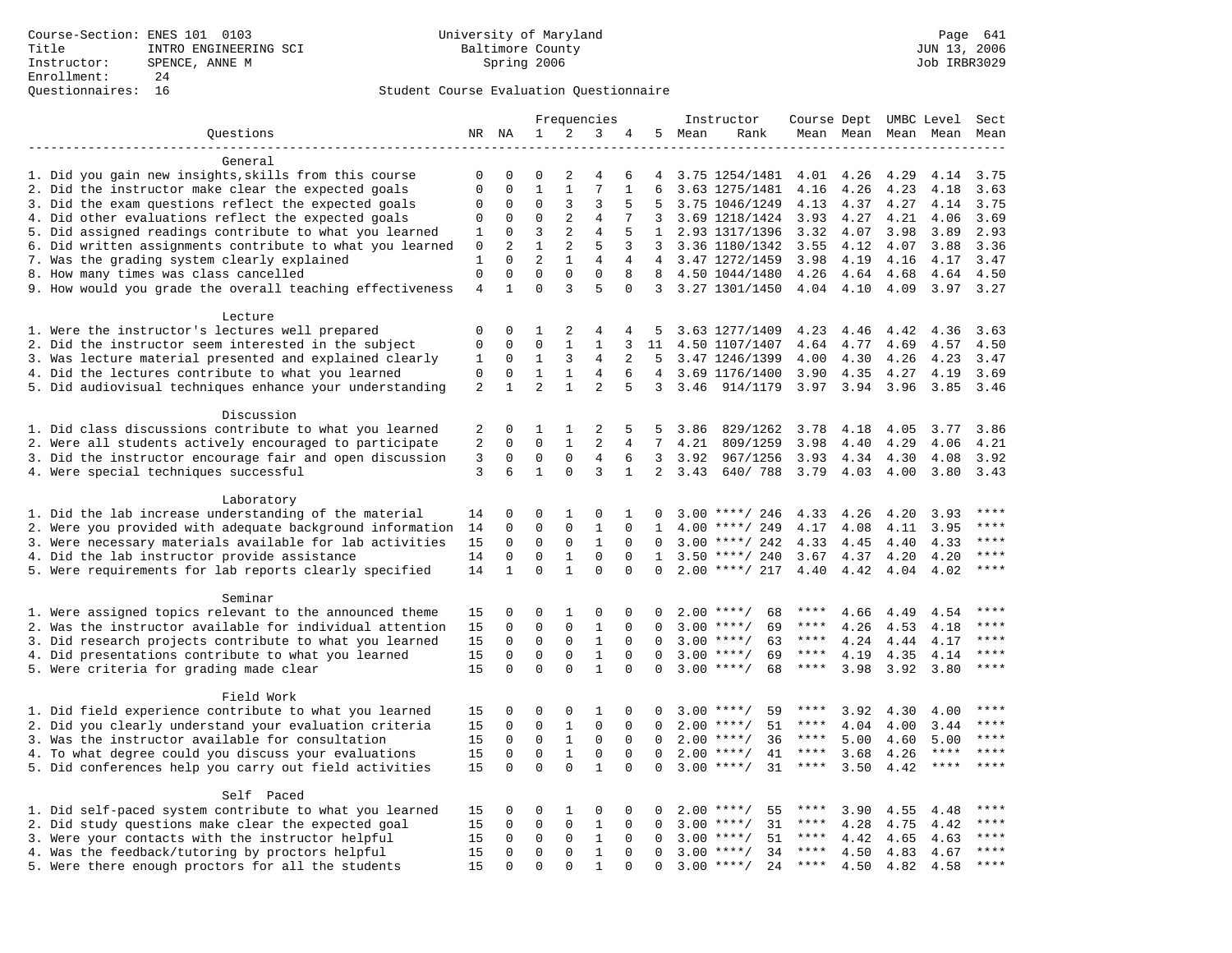| Course-Section: ENES 101 0103 |                       | University of Maryland                  | Page 641     |
|-------------------------------|-----------------------|-----------------------------------------|--------------|
| Title                         | INTRO ENGINEERING SCI | Baltimore County                        | JUN 13, 2006 |
| Instructor:                   | SPENCE, ANNE M        | Spring 2006                             | Job IRBR3029 |
| Enrollment:                   | 24                    |                                         |              |
| Ouestionnaires: 16            |                       | Student Course Evaluation Questionnaire |              |

| Credits Earned |              | Cum. GPA      |    |   | Expected Grades | Reasons             |    | Type                        |    | Majors                            |  |
|----------------|--------------|---------------|----|---|-----------------|---------------------|----|-----------------------------|----|-----------------------------------|--|
| $00 - 27$      |              | $0.00 - 0.99$ |    | Α | 4               | Required for Majors |    | Graduate                    | 0  | Major                             |  |
| $28 - 55$      |              | $1.00 - 1.99$ |    | В |                 |                     |    |                             |    |                                   |  |
| $56 - 83$      |              | $2.00 - 2.99$ |    | C | 2               | General             |    | Under-grad                  | 16 | Non-major                         |  |
| $84 - 150$     | $\Omega$     | $3.00 - 3.49$ | 4  | D | $\Omega$        |                     |    |                             |    |                                   |  |
| Grad.          | $\mathbf{0}$ | $3.50 - 4.00$ | -2 | F | $\Omega$        | Electives           |    |                             |    | #### - Means there are not enough |  |
|                |              |               |    | Ρ | $\Omega$        |                     |    | responses to be significant |    |                                   |  |
|                |              |               |    |   | $\Omega$        | Other               | 10 |                             |    |                                   |  |
|                |              |               |    |   | $\Omega$        |                     |    |                             |    |                                   |  |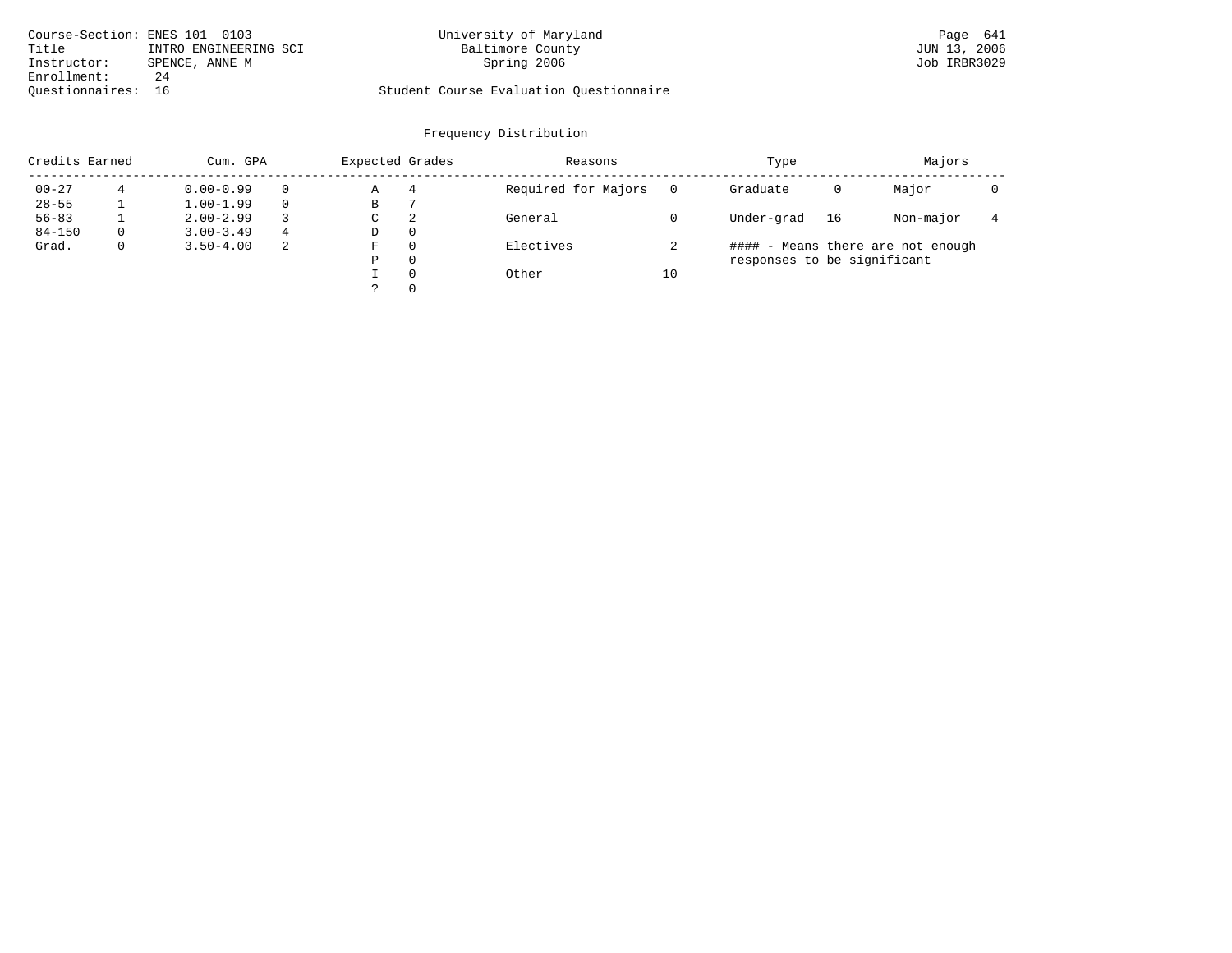|                                                           | Frequencies     |              |              |              | Instructor     | Course Dept UMBC Level |                 |      |                    | Sect        |               |      |             |             |
|-----------------------------------------------------------|-----------------|--------------|--------------|--------------|----------------|------------------------|-----------------|------|--------------------|-------------|---------------|------|-------------|-------------|
| Questions                                                 |                 | NR NA        | 1            | 2            | 3              | 4                      | 5               | Mean | Rank               |             | Mean Mean     |      | Mean Mean   | Mean        |
|                                                           |                 |              |              |              |                |                        |                 |      |                    |             |               |      |             |             |
| General                                                   |                 |              |              |              |                |                        |                 |      |                    |             |               |      |             |             |
| 1. Did you gain new insights, skills from this course     | 0               | 0            | 1            |              | 2              | 4                      | 5               |      | 4.00 1069/1481     | 4.01        | 4.26          | 4.29 | 4.14        | 4.00        |
| 2. Did the instructor make clear the expected goals       | 0               | $\mathbf 0$  | $\mathbf{1}$ | 0            | $\overline{2}$ | 3                      | 6               | 4.08 | 967/1481           | 4.16        | 4.26          | 4.23 | 4.18        | 4.08        |
| 3. Did the exam questions reflect the expected goals      | $\mathbf 0$     | $\mathbf 0$  | $\mathbf 1$  | 0            | 2              | 2                      | 7               | 4.17 | 810/1249           | 4.13        | 4.37          | 4.27 | 4.14        | 4.17        |
| 4. Did other evaluations reflect the expected goals       | $\mathbf 0$     | $\mathbf 0$  | $\mathbf{1}$ | $\mathbf{0}$ | $\overline{2}$ | 2                      | $7\overline{ }$ | 4.17 | 840/1424           | 3.93        | 4.27          | 4.21 | 4.06        | 4.17        |
| 5. Did assigned readings contribute to what you learned   | 0               | $\mathbf 0$  | $\mathbf{1}$ | 2            | $\overline{2}$ | 2                      | 5               | 3.67 | 985/1396           | 3.32        | 4.07          | 3.98 | 3.89        | 3.67        |
| 6. Did written assignments contribute to what you learned | $\mathbf 0$     | $\Omega$     | $\mathbf{1}$ | $\mathbf{1}$ | $\overline{2}$ | 3                      | 5               | 3.83 | 934/1342           | 3.55        | 4.12          | 4.07 | 3.88        | 3.83        |
| 7. Was the grading system clearly explained               | $\mathbf{0}$    | $\mathbf{0}$ | $\Omega$     | $\mathbf{1}$ | $\mathbf{1}$   | $\overline{4}$         | 6               | 4.25 | 775/1459           | 3.98        | 4.19          | 4.16 | 4.17        | 4.25        |
| 8. How many times was class cancelled                     | $\mathbf 0$     | $\mathbf 0$  | $\mathbf 0$  | $\mathbf{0}$ | $\mathbf{0}$   | 7                      | 5               |      | 4.42 1107/1480     | 4.26        | 4.64          | 4.68 | 4.64        | 4.42        |
| 9. How would you grade the overall teaching effectiveness | $\mathbf{1}$    | $\Omega$     | $\Omega$     | $\mathbf{1}$ | $\Omega$       | 6                      | $\overline{4}$  | 4.18 | 702/1450           | 4.04 4.10   |               | 4.09 | 3.97        | 4.18        |
| Lecture                                                   |                 |              |              |              |                |                        |                 |      |                    |             |               |      |             |             |
| 1. Were the instructor's lectures well prepared           | $\mathbf 0$     | 0            | 0            | $\mathbf 0$  | 1              | 2                      | 9               | 4.67 | 559/1409           | 4.23        | 4.46          | 4.42 | 4.36        | 4.67        |
| 2. Did the instructor seem interested in the subject      | $\mathbf{0}$    | $\mathbf 0$  | $\mathbf 0$  | $\mathbf{0}$ | $\mathbf{1}$   | 2                      | 9               | 4.67 | 963/1407           | 4.64        | 4.77          | 4.69 | 4.57        | 4.67        |
| 3. Was lecture material presented and explained clearly   | 0               | 0            | 0            | $\mathbf{1}$ | $\mathbf 0$    | 5                      | 6               | 4.33 | 753/1399           | 4.00        | 4.30          | 4.26 | 4.23        | 4.33        |
| 4. Did the lectures contribute to what you learned        | 0               | $\mathbf 0$  | 1            | 0            | 3              | 3                      | 5               |      | 3.92 1081/1400     | 3.90        | 4.35          | 4.27 | 4.19        | 3.92        |
| 5. Did audiovisual techniques enhance your understanding  | $\mathbf{0}$    | $\mathbf{1}$ | $\Omega$     | $\Omega$     | $\overline{2}$ | 3                      | 6               | 4.36 | 365/1179           |             | $3.97$ $3.94$ | 3.96 | 3.85        | 4.36        |
| Discussion                                                |                 |              |              |              |                |                        |                 |      |                    |             |               |      |             |             |
| 1. Did class discussions contribute to what you learned   | 1               | $\Omega$     | 2            | $\Omega$     | 2              | 3                      | 4               | 3.64 | 944/1262           | 3.78        | 4.18          | 4.05 | 3.77        | 3.64        |
| 2. Were all students actively encouraged to participate   | 1               | $\Omega$     | $\mathbf{1}$ | $\Omega$     | $\Omega$       | 3                      | 7               | 4.36 | 708/1259           | 3.98        | 4.40          | 4.29 | 4.06        | 4.36        |
| 3. Did the instructor encourage fair and open discussion  | 1               | $\mathbf 0$  | $\mathbf{1}$ | 1            | 1              | 3                      | .5              | 3.91 | 984/1256           | 3.93        | 4.34          | 4.30 | 4.08        | 3.91        |
| 4. Were special techniques successful                     | $1\,$           | 4            | $\mathbf{1}$ | $\mathbf{1}$ | $\mathbf 0$    | $\mathbf{1}$           | $\overline{4}$  | 3.86 | 501/ 788           | 3.79        | 4.03          | 4.00 | 3.80        | 3.86        |
|                                                           |                 |              |              |              |                |                        |                 |      |                    |             |               |      |             |             |
| Laboratory                                                |                 |              |              |              |                |                        |                 |      |                    |             |               |      |             |             |
| 1. Did the lab increase understanding of the material     | 6               | $\mathbf 0$  | 0            | $\mathbf 0$  | 0              | 4                      | 2               | 4.33 | 116/ 246           | 4.33        | 4.26          | 4.20 | 3.93        | 4.33        |
| 2. Were you provided with adequate background information | 6               | $\Omega$     | $\Omega$     | $\Omega$     | $\mathbf{1}$   | 3                      | $\overline{2}$  | 4.17 | 136/ 249           | 4.17        | 4.08          | 4.11 | 3.95        | 4.17        |
| 3. Were necessary materials available for lab activities  | 6               | $\mathbf 0$  | $\mathbf 0$  | $\mathbf{0}$ | $\mathbf{1}$   | 2                      | 3               | 4.33 | 159/ 242           | 4.33        | 4.45          | 4.40 | 4.33        | 4.33        |
| 4. Did the lab instructor provide assistance              | 6               | $\mathbf 0$  | 0            | $\mathbf 0$  | 3              | 2                      | $\mathbf{1}$    | 3.67 | 195/ 240           | 3.67        | 4.37          | 4.20 | 4.20        | 3.67        |
| 5. Were requirements for lab reports clearly specified    | $6\phantom{1}6$ | $\mathbf{1}$ | $\mathbf 0$  | $\mathbf 0$  | $\mathbf 0$    | 3                      | 2               | 4.40 | 81/ 217            | 4.40        | 4.42          | 4.04 | 4.02        | 4.40        |
| Seminar                                                   |                 |              |              |              |                |                        |                 |      |                    |             |               |      |             |             |
| 1. Were assigned topics relevant to the announced theme   | 10              | 0            | 0            | 0            | $\Omega$       | 2                      | 0               | 4.00 | $***$ /<br>68      | ****        | 4.66          | 4.49 | 4.54        | $***$       |
| 2. Was the instructor available for individual attention  | 10              | $\mathbf 0$  | $\mathbf 0$  | $\mathbf 0$  | $\mathbf{0}$   | 2                      | $\Omega$        | 4.00 | 69<br>$***/$       | ****        | 4.26          | 4.53 | 4.18        | ****        |
| 3. Did research projects contribute to what you learned   | 10              | $\mathbf{0}$ | $\mathbf 0$  | $\mathbf{0}$ | $\mathbf 0$    | $\mathbf{1}$           | $\mathbf{1}$    |      | $4.50$ ****/<br>63 | $***$ * * * | 4.24          | 4.44 | 4.17        | ****        |
| 4. Did presentations contribute to what you learned       | 10              | $\mathbf 0$  | 0            | $\mathsf 0$  | $\mathbf 0$    | 2                      | $\Omega$        |      | $4.00$ ****/<br>69 | $***$ * * * | 4.19          | 4.35 | 4.14        | ****        |
| 5. Were criteria for grading made clear                   | 10              | $\Omega$     | $\Omega$     | $\Omega$     | $\Omega$       | $\overline{2}$         | $\Omega$        |      | $4.00$ ****/<br>68 | $***$ * * * | 3.98          | 3.92 | 3.80        | $***$       |
|                                                           |                 |              |              |              |                |                        |                 |      |                    |             |               |      |             |             |
| Field Work                                                |                 |              |              |              |                |                        |                 |      |                    |             |               |      |             |             |
| 1. Did field experience contribute to what you learned    | 10              | 0            | 0            | 0            | 0              | 0                      | 2               |      | 59<br>$5.00$ ****/ | ****        | 3.92          | 4.30 | 4.00        | ****        |
| 2. Did you clearly understand your evaluation criteria    | 10              | $\mathbf 0$  | $\mathbf 0$  | $\mathbf{0}$ | $\mathbf 0$    | $\Omega$               | $\overline{2}$  |      | $5.00$ ****/<br>51 | $***$ * * * | 4.04          | 4.00 | 3.44        | ****        |
| 3. Was the instructor available for consultation          | 10              | $\mathbf{1}$ | $\mathbf 0$  | $\mathbf{0}$ | $\mathbf 0$    | $\mathbf 0$            | $\mathbf{1}$    |      | $5.00$ ****/<br>36 | $***$ * * * | 5.00          | 4.60 | 5.00        | $***$       |
| 5. Did conferences help you carry out field activities    | 11              | $\Omega$     | $\mathbf 0$  | $\Omega$     | $\mathbf{0}$   | $\Omega$               | 1               |      | 31<br>$5.00$ ****/ | $***$ * * * | 3.50          | 4.42 | $***$ * * * | ****        |
| Self Paced                                                |                 |              |              |              |                |                        |                 |      |                    |             |               |      |             |             |
| 1. Did self-paced system contribute to what you learned   | 10              | 0            | 0            | 0            | $\Omega$       | 1                      | 1               | 4.50 | $***$ /<br>55      | ****        | 3.90          | 4.55 | 4.48        | $***$ * * * |
| 2. Did study questions make clear the expected goal       | 10              | $\Omega$     | 0            | $\mathsf 0$  | $\mathbf 0$    | $\mathbf{1}$           | $\mathbf{1}$    | 4.50 | $***/$<br>31       | $***$ * * * | 4.28          | 4.75 | 4.42        | $***$       |
| 3. Were your contacts with the instructor helpful         | 10              | $\Omega$     | $\mathbf 0$  | $\Omega$     | 1              | $\Omega$               | $\mathbf{1}$    | 4.00 | 51<br>$***/$       | $***$ * * * | 4.42          | 4.65 | 4.63        | ****        |
| 4. Was the feedback/tutoring by proctors helpful          |                 | $\mathbf 0$  | $\mathbf 0$  | $\mathbf 0$  | $\mathbf 0$    | $\mathbf{1}$           | $\mathbf{1}$    |      | $4.50$ ****/<br>34 | ****        | 4.50          | 4.83 | 4.67        | ****        |
| 5. Were there enough proctors for all the students        | 10              | $\mathbf 0$  | $\mathbf 0$  | 1            | $\Omega$       | $\Omega$               | 1               |      | 24<br>$3.50$ ****/ | ****        | 4.50          | 4.82 | 4.58        | ****        |
|                                                           |                 |              |              |              |                |                        |                 |      |                    |             |               |      |             |             |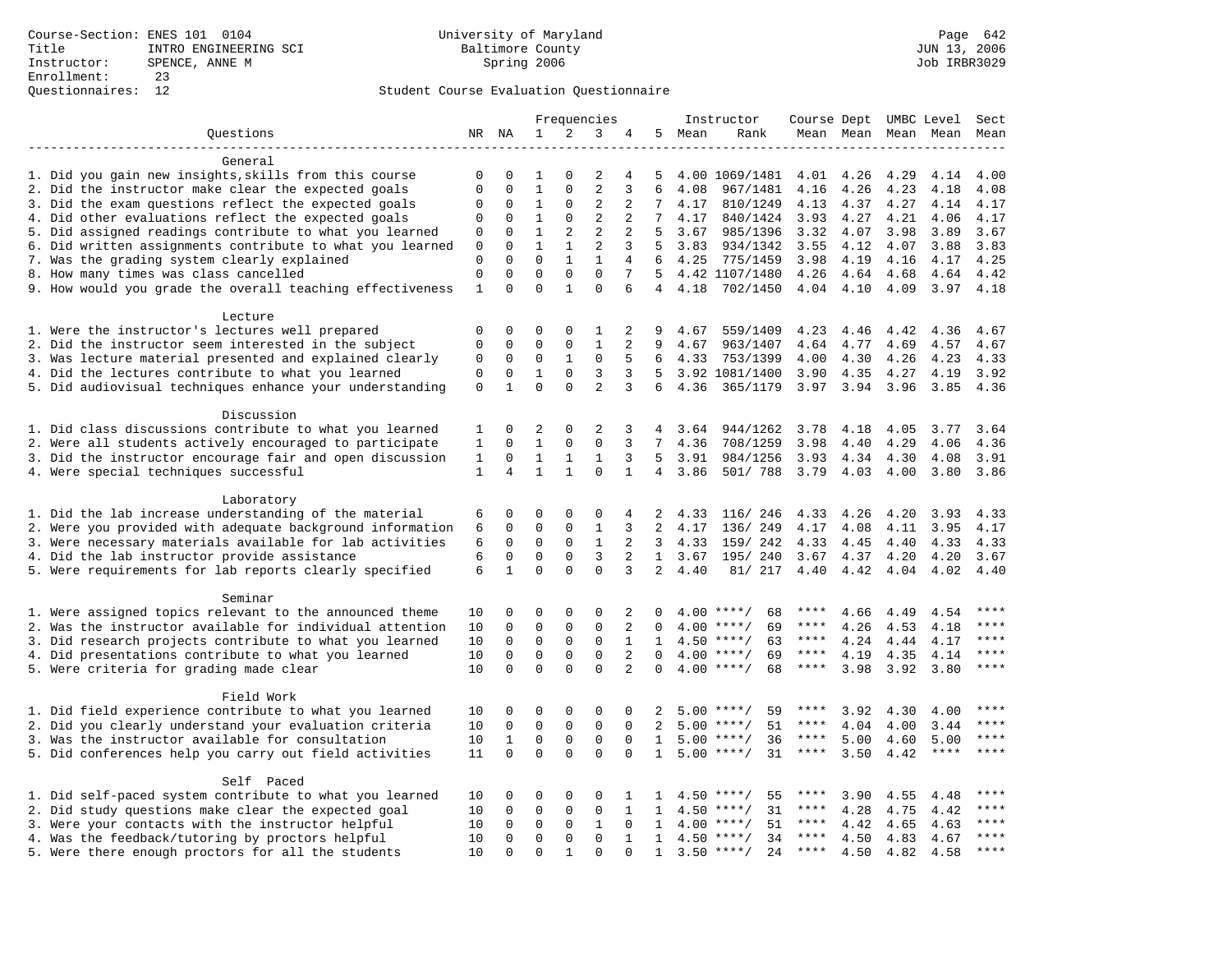| Course-Section: ENES 101 0104 |                       | University of Maryland                  | Page 642     |
|-------------------------------|-----------------------|-----------------------------------------|--------------|
| Title                         | INTRO ENGINEERING SCI | Baltimore County                        | JUN 13, 2006 |
| Instructor:                   | SPENCE, ANNE M        | Spring 2006                             | Job IRBR3029 |
| Enrollment:                   | 23                    |                                         |              |
| Ouestionnaires: 12            |                       | Student Course Evaluation Questionnaire |              |

|            | Credits Earned |               | Expected Grades<br>Cum. GPA |   |          | Reasons             |    | Type                        | Majors |                                   |  |
|------------|----------------|---------------|-----------------------------|---|----------|---------------------|----|-----------------------------|--------|-----------------------------------|--|
| $00 - 27$  |                | $0.00 - 0.99$ | 4                           | Α |          | Required for Majors |    | Graduate                    | 0      | Major                             |  |
| $28 - 55$  |                | $1.00 - 1.99$ |                             | В | 6        |                     |    |                             |        |                                   |  |
| $56 - 83$  | 0              | $2.00 - 2.99$ |                             | C |          | General             |    | Under-grad                  | 12     | Non-major                         |  |
| $84 - 150$ | 0              | $3.00 - 3.49$ | $\Omega$                    | D | 0        |                     |    |                             |        |                                   |  |
| Grad.      | $\mathbf{0}$   | $3.50 - 4.00$ |                             | F | $\Omega$ | Electives           |    |                             |        | #### - Means there are not enough |  |
|            |                |               |                             | P | $\Omega$ |                     |    | responses to be significant |        |                                   |  |
|            |                |               |                             |   | $\Omega$ | Other               | 10 |                             |        |                                   |  |
|            |                |               |                             |   | $\Omega$ |                     |    |                             |        |                                   |  |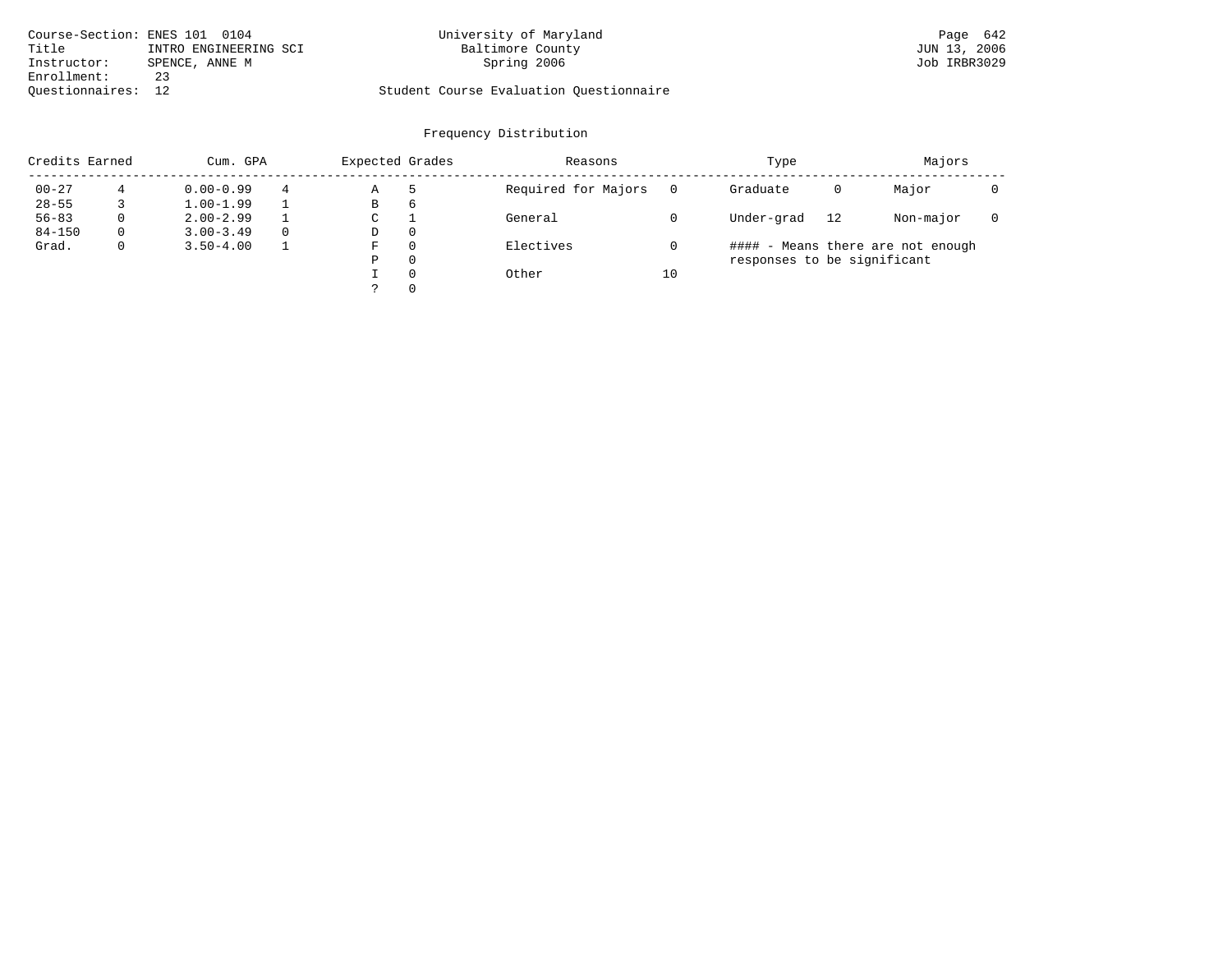|                                                           |     |          |                | Frequencies |                |    |    |      | Instructor       | Course Dept |           | UMBC Level |      | Sect |
|-----------------------------------------------------------|-----|----------|----------------|-------------|----------------|----|----|------|------------------|-------------|-----------|------------|------|------|
| Ouestions                                                 | NR. | ΝA       |                |             | २              |    | 5. | Mean | Rank             |             | Mean Mean | Mean Mean  |      | Mean |
| General                                                   |     |          |                |             |                |    |    |      |                  |             |           |            |      |      |
| 1. Did you gain new insights, skills from this course     |     |          |                |             |                | 10 |    | 4.24 | 870/1481         | 4.19        | 4.26      | 4.29       | 4.14 | 4.24 |
| 2. Did the instructor make clear the expected goals       |     | $\Omega$ | 0              |             | 4              | 8  | 8  | 4.10 | 963/1481         | 4.08        | 4.26      | 4.23       | 4.18 | 4.10 |
| 3. Did the exam questions reflect the expected goals      |     | $\Omega$ | $\Omega$       |             | ς              | 9  | 8  | 4.14 | 824/1249         | 4.19        | 4.37      | 4.27       | 4.14 | 4.14 |
| 4. Did other evaluations reflect the expected goals       |     |          | $\Omega$       |             |                |    | 4  | 3.93 | 1061/1424        | 4.02        | 4.27      | 4.21       | 4.06 | 3.93 |
| 5. Did assigned readings contribute to what you learned   |     |          |                | $\Omega$    | 8              |    | б. | 3.74 | 934/1396         | 3.68        | 4.07      | 3.98       | 3.89 | 3.74 |
| 6. Did written assignments contribute to what you learned | 2   | 9        | $\Omega$       | $\Omega$    | $\Omega$       |    |    | 4.64 | 214/1342         | 4.38        | 4.12      | 4.07       | 3.88 | 4.64 |
| 7. Was the grading system clearly explained               |     | $\Omega$ | $\Omega$       |             | $\mathcal{D}$  |    | 13 | 4.52 | 436/1459         | 4.39        | 4.19      | 4.16       | 4.17 | 4.52 |
| 8. How many times was class cancelled                     |     | $\Omega$ | O              | $\Omega$    |                |    | 19 | 4.90 | 702/1480         | 4.92        | 4.64      | 4.68       | 4.64 | 4.90 |
| 9. How would you grade the overall teaching effectiveness | 4   | ∩        |                |             |                | 10 |    |      | 3.67 1160/1450   | 3.49        | 4.10      | 4.09       | 3.97 | 3.67 |
| Lecture                                                   |     |          |                |             |                |    |    |      |                  |             |           |            |      |      |
| 1. Were the instructor's lectures well prepared           |     |          |                |             |                |    |    | 4.32 | 990/1409         | 4.33        | 4.46      | 4.42       | 4.36 | 4.32 |
| 2. Did the instructor seem interested in the subject      | 2   | $\Omega$ |                | $\Omega$    |                |    | 11 |      | 4.30 1238/1407   | 4.21        | 4.77      | 4.69       | 4.57 | 4.30 |
| 3. Was lecture material presented and explained clearly   | 2   | $\Omega$ |                |             | $\mathfrak{D}$ | 8  |    |      | 3.90 1096/1399   | 3.65        | 4.30      | 4.26       | 4.23 | 3.90 |
| 4. Did the lectures contribute to what you learned        | 2   | $\Omega$ |                |             |                |    | 8  |      | 4.00 1017/1400   | 3.79        | 4.35      | 4.27       | 4.19 | 4.00 |
| 5. Did audiovisual techniques enhance your understanding  | 3   |          |                |             |                |    | q  | 4.11 | 549/1179         | 3.96        | 3.94      | 3.96       | 3.85 | 4.11 |
| Discussion                                                |     |          |                |             |                |    |    |      |                  |             |           |            |      |      |
| 1. Did class discussions contribute to what you learned   | 8   | 0        |                |             |                |    |    |      | 907/1262         | 3.05        | 4.18      | 4.05       | 3.77 | 3.71 |
| 2. Were all students actively encouraged to participate   | 8   | $\Omega$ | $\overline{4}$ |             |                |    |    | 3.14 | 1154/1259        | 2.74        | 4.40      | 4.29       | 4.06 | 3.14 |
| 3. Did the instructor encourage fair and open discussion  | 9   | $\Omega$ |                | $\Omega$    |                |    |    |      | 3.23 1147/1256   | 2.77        | 4.34      | 4.30       | 4.08 | 3.23 |
| 4. Were special techniques successful                     | 9   |          |                |             |                |    |    |      | $3.00$ ****/ 788 | 3.33        | 4.03      | 4.00       | 3.80 | **** |

| Credits Earned |   | Cum. GPA      |   | Expected Grades |          | Reasons             |          | Type                        |    | Majors                            |  |
|----------------|---|---------------|---|-----------------|----------|---------------------|----------|-----------------------------|----|-----------------------------------|--|
| $00 - 27$      |   | $0.00 - 0.99$ |   | А               | 8        | Required for Majors | $\Omega$ | Graduate                    | 0  | Major                             |  |
| $28 - 55$      | 5 | $1.00 - 1.99$ |   | В               |          |                     |          |                             |    |                                   |  |
| $56 - 83$      | 2 | $2.00 - 2.99$ | 2 | $\sim$<br>◡     |          | General             |          | Under-grad                  | 22 | Non-major                         |  |
| $84 - 150$     |   | $3.00 - 3.49$ |   | D               | 0        |                     |          |                             |    |                                   |  |
| Grad.          | 0 | $3.50 - 4.00$ |   | F               | 0        | Electives           | 0        |                             |    | #### - Means there are not enough |  |
|                |   |               |   | Ρ               | 0        |                     |          | responses to be significant |    |                                   |  |
|                |   |               |   |                 | $\Omega$ | Other               | 19       |                             |    |                                   |  |
|                |   |               |   |                 |          |                     |          |                             |    |                                   |  |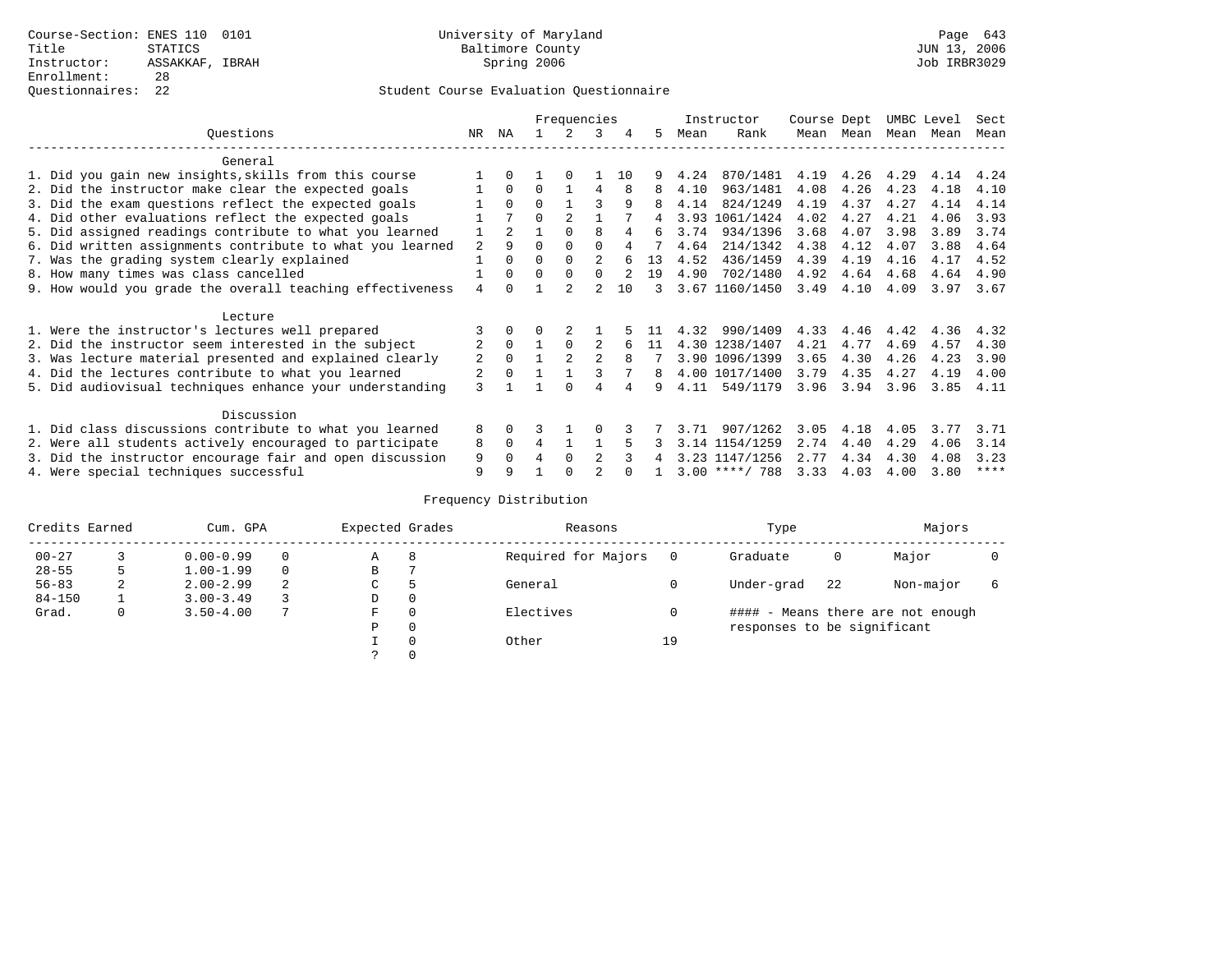|                                                           |                |                |                |              | Frequencies    |                |              |      | Instructor       | Course Dept       |           |      | UMBC Level | Sect         |
|-----------------------------------------------------------|----------------|----------------|----------------|--------------|----------------|----------------|--------------|------|------------------|-------------------|-----------|------|------------|--------------|
| Ouestions                                                 | NR             | ΝA             |                | 2            | 3              |                | 5            | Mean | Rank             |                   | Mean Mean | Mean | Mean       | Mean         |
| General                                                   |                |                |                |              |                |                |              |      |                  |                   |           |      |            |              |
| 1. Did you gain new insights, skills from this course     | $\Omega$       | $\Omega$       | $\Omega$       |              |                |                |              |      | 4.00 1069/1481   | 4.19              | 4.26      | 4.29 | 4.14       | 4.00         |
| 2. Did the instructor make clear the expected goals       | O              | $\Omega$       | $\Omega$       | 2            | $\overline{2}$ | 4              |              |      | 3.60 1286/1481   | 4.08              | 4.26      | 4.23 | 4.18       | 3.60         |
| 3. Did the exam questions reflect the expected goals      | $\Omega$       | $\Omega$       | $\Omega$       | $\Omega$     | ζ              |                |              | 4.10 | 854/1249         | 4.19              | 4.37      | 4.27 | 4.14       | 4.10         |
| 4. Did other evaluations reflect the expected goals       |                | 2              | 0              | $\Omega$     | $\overline{a}$ |                |              | 4.00 | 959/1424         | 4.02              | 4.27      | 4.21 | 4.06       | 4.00         |
| 5. Did assigned readings contribute to what you learned   | 0              | $\Omega$       | $\Omega$       | $\mathbf{1}$ | $\Omega$       |                |              | 4.10 | 643/1396         | 3.68              | 4.07      | 3.98 | 3.89       | 4.10         |
| 6. Did written assignments contribute to what you learned | 0              | $\overline{a}$ | $\Omega$       | $\mathbf{1}$ | $\Omega$       | 4              |              | 4.13 | 672/1342         | 4.38              | 4.12      | 4.07 | 3.88       | 4.13         |
| 7. Was the grading system clearly explained               | $\mathbf{1}$   | $\Omega$       | $\Omega$       | $\Omega$     | $\mathbf{1}$   | 5              | 3            | 4.22 | 800/1459         | 4.39              | 4.19      | 4.16 | 4.17       | 4.22         |
| 8. How many times was class cancelled                     | $\mathbf{1}$   | $\Omega$       | $\Omega$       | $\Omega$     | $\Omega$       |                |              | 4.89 | 729/1480         | 4.92              | 4.64      | 4.68 | 4.64       | 4.89         |
| 9. How would you grade the overall teaching effectiveness | 3              | $\Omega$       | O              | $\mathbf{1}$ | ς              | ζ              | $\Omega$     |      | 3.29 1299/1450   | 3.49              | 4.10      | 4.09 | 3.97       | 3.29         |
| Lecture                                                   |                |                |                |              |                |                |              |      |                  |                   |           |      |            |              |
| 1. Were the instructor's lectures well prepared           |                | $\Omega$       | 0              |              | 2              | 2              |              |      | 4.00 1152/1409   | 4.33              | 4.46      | 4.42 | 4.36       | 4.00         |
| 2. Did the instructor seem interested in the subject      | 1              | $\Omega$       | $\Omega$       | $\mathbf 0$  | $\overline{2}$ |                | 4            |      | 4.22 1268/1407   | 4.21              | 4.77      | 4.69 | 4.57       | 4.22         |
| 3. Was lecture material presented and explained clearly   | 1              | $\mathbf{0}$   | $\mathbf{1}$   | $\mathbf 0$  | 4              | 2              |              |      | 3.44 1250/1399   | 3.65              | 4.30      | 4.26 | 4.23       | 3.44         |
| 4. Did the lectures contribute to what you learned        | -1             | $\Omega$       | $\overline{a}$ | $\Omega$     | 3              | $\overline{2}$ |              |      | 3.22 1287/1400   | 3.79              | 4.35      | 4.27 | 4.19       | 3.22         |
| 5. Did audiovisual techniques enhance your understanding  | $\mathbf{1}$   |                |                | $\cap$       | $\overline{a}$ |                | $2^{\circ}$  |      | 3.63 853/1179    | 3.96              | 3.94      | 3.96 | 3.85       | 3.63         |
| Discussion                                                |                |                |                |              |                |                |              |      |                  |                   |           |      |            |              |
| 1. Did class discussions contribute to what you learned   | 2              | $\Omega$       | $\Omega$       | 1            |                |                | 3            | 4.00 | 708/1262         | 3.05              | 4.18      | 4.05 | 3.77       | 4.00         |
| 2. Were all students actively encouraged to participate   | 2              | $\Omega$       | $\mathbf{1}$   | 2            | 3              | 1              | $\mathbf{1}$ |      | 2.88 1190/1259   | 2.74              | 4.40      | 4.29 | 4.06       | 2.88         |
| 3. Did the instructor encourage fair and open discussion  | 2              | $\Omega$       | 3              | $\mathbf{1}$ |                | $\mathbf{1}$   |              |      | 2.75 1206/1256   | 2.77              | 4.34      | 4.30 | 4.08       | 2.75         |
| 4. Were special techniques successful                     | $\overline{2}$ | 5              |                | $\Omega$     | $\Omega$       |                |              |      | 3.33 671/ 788    | $3.33 \quad 4.03$ |           | 4.00 | 3.80       | 3.33         |
|                                                           |                |                |                |              |                |                |              |      |                  |                   |           |      |            |              |
| Laboratory                                                |                |                |                |              |                |                |              |      |                  |                   |           |      |            |              |
| 1. Did the lab increase understanding of the material     | 9              | $\Omega$       | $\Omega$       | $\Omega$     | $\Omega$       |                | 0            |      | $4.00$ ****/ 246 | ****              | 4.26      | 4.20 | 3.93       | $* * * *$    |
| 2. Were you provided with adequate background information | 9              | $\Omega$       | $\Omega$       | $\Omega$     | $\Omega$       | $\overline{1}$ | $\Omega$     |      | $4.00$ ****/ 249 | ****              | 4.08      | 4.11 | 3.95       | ****<br>**** |
| 3. Were necessary materials available for lab activities  | 9              |                | U              | $\cap$       | $\Omega$       |                | $\cap$       |      | $4.00$ ****/ 242 | ****              | 4.45      | 4.40 | 4.33       |              |

| Credits Earned |   | Cum. GPA      |          | Expected Grades |          | Reasons             |     | Type                        |    | Majors                            |  |
|----------------|---|---------------|----------|-----------------|----------|---------------------|-----|-----------------------------|----|-----------------------------------|--|
| $00 - 27$      | 2 | $0.00 - 0.99$ | 0        | Α               | 4        | Required for Majors | - 0 | Graduate                    | 0  | Major                             |  |
| $28 - 55$      | 2 | $1.00 - 1.99$ | $\Omega$ | В               |          |                     |     |                             |    |                                   |  |
| $56 - 83$      | 4 | $2.00 - 2.99$ |          | C               |          | General             |     | Under-grad                  | 10 | Non-major                         |  |
| $84 - 150$     | 0 | $3.00 - 3.49$ | 4        | D               | 0        |                     |     |                             |    |                                   |  |
| Grad.          | 0 | $3.50 - 4.00$ | 2        | F.              | $\Omega$ | Electives           |     |                             |    | #### - Means there are not enough |  |
|                |   |               |          | Ρ               | 0        |                     |     | responses to be significant |    |                                   |  |
|                |   |               |          |                 |          | Other               | 8   |                             |    |                                   |  |
|                |   |               |          |                 |          |                     |     |                             |    |                                   |  |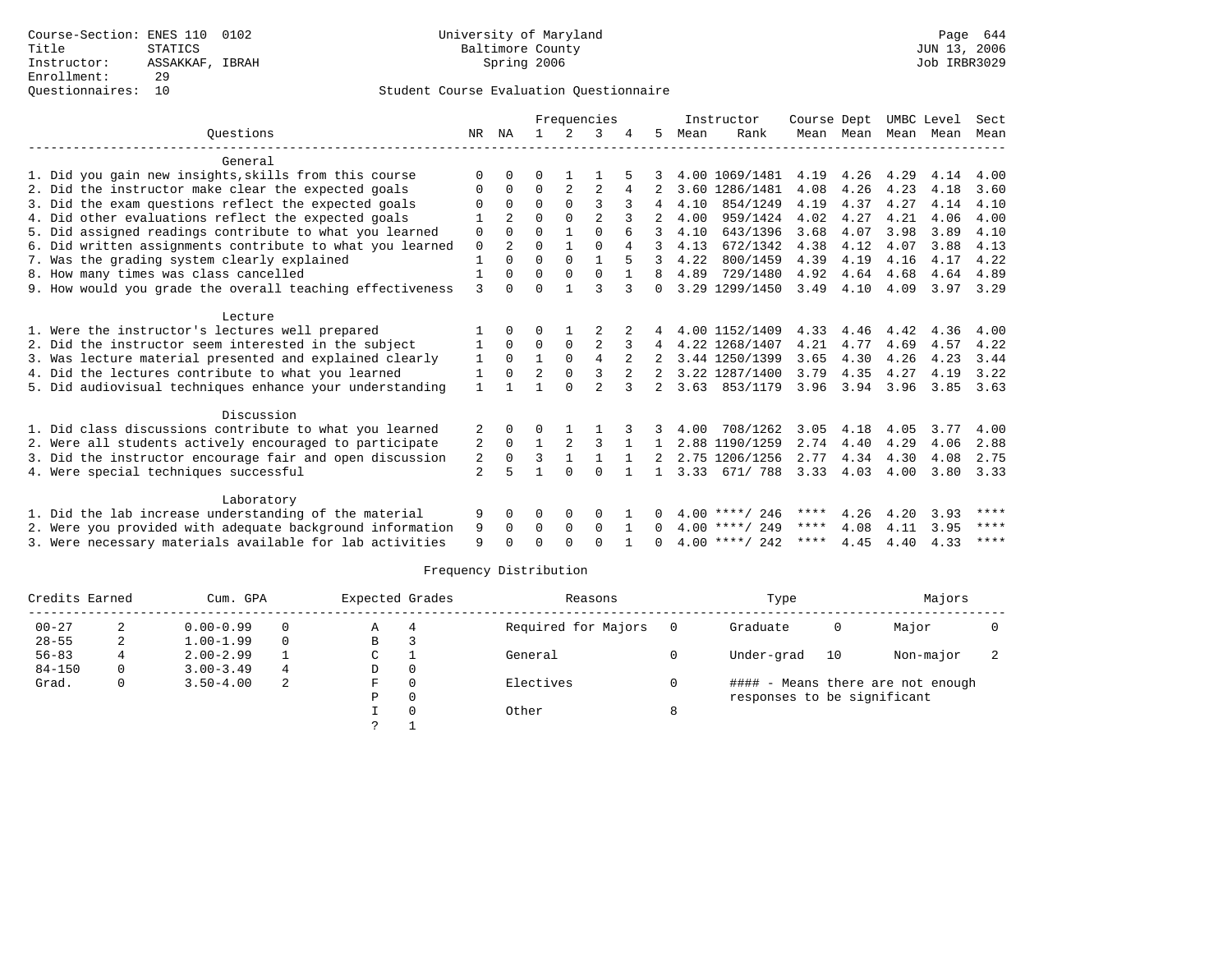### Questionnaires: 4 Student Course Evaluation Questionnaire

|                                                           |             |                |                |          | Frequencies |              |    |      | Instructor     | Course Dept |           | UMBC Level |      | Sect |
|-----------------------------------------------------------|-------------|----------------|----------------|----------|-------------|--------------|----|------|----------------|-------------|-----------|------------|------|------|
| Questions                                                 | NR          | ΝA             |                |          | 3           |              | 5. | Mean | Rank           |             | Mean Mean | Mean       | Mean | Mean |
| General                                                   |             |                |                |          |             |              |    |      |                |             |           |            |      |      |
| 1. Did you gain new insights, skills from this course     | $\Omega$    |                |                |          |             |              |    | 4.25 | 844/1481       | 4.19        | 4.26 4.29 |            | 4.14 | 4.25 |
| 2. Did the instructor make clear the expected goals       | $\Omega$    | $\Omega$       | $\Omega$       | $\Omega$ | $\Omega$    |              |    | 4.25 | 822/1481       | 4.08        | 4.26      | 4.23       | 4.18 | 4.25 |
| 3. Did the exam questions reflect the expected goals      |             | $\Omega$       | $\Omega$       |          | $\cap$      |              |    | 4.25 | 742/1249       | 4.19        | 4.37      | 4.27       | 4.14 | 4.25 |
| 4. Did other evaluations reflect the expected goals       | $\Omega$    |                | $\Omega$       |          |             |              |    | 4.33 | 645/1424       | 4.02        | 4.27      | 4.21       | 4.06 | 4.33 |
| 5. Did assigned readings contribute to what you learned   | $\Omega$    |                | $\Omega$       |          |             |              | n. | 3.00 | 1292/1396      | 3.68        | 4.07      | 3.98       | 3.89 | 3.00 |
| 6. Did written assignments contribute to what you learned | $\mathbf 0$ | $\overline{2}$ | $\Omega$       |          |             |              |    | 4.50 | 303/1342       | 4.38        | 4.12      | 4.07       | 3.88 | 4.50 |
| 7. Was the grading system clearly explained               | $\Omega$    |                | $\Omega$       |          |             |              |    | 4.25 | 775/1459       | 4.39        | 4.19      | 4.16       | 4.17 | 4.25 |
| 8. How many times was class cancelled                     |             |                | $\Omega$       | $\Omega$ | $\cap$      | $\Omega$     |    | 5.00 | 1/1480         | 4.92        | 4.64      | 4.68       | 4.64 | 5.00 |
| 9. How would you grade the overall teaching effectiveness |             |                | $\Omega$       |          |             |              | 0  |      | 3.67 1160/1450 | 3.49        | 4.10      | 4.09       | 3.97 | 3.67 |
| Lecture                                                   |             |                |                |          |             |              |    |      |                |             |           |            |      |      |
| 1. Were the instructor's lectures well prepared           |             |                | O              | $\Omega$ |             |              | 3. | 4.75 | 417/1409       |             | 4.33 4.46 | 4.42       | 4.36 | 4.75 |
| 2. Did the instructor seem interested in the subject      | $\Omega$    | $\Omega$       | $\Omega$       | $\Omega$ |             | $\Omega$     |    |      | 4.50 1107/1407 | 4.21        | 4.77      | 4.69       | 4.57 | 4.50 |
| 3. Was lecture material presented and explained clearly   | 0           | 0              | <sup>0</sup>   | 0        |             |              |    | 4.25 | 828/1399       | 3.65        | 4.30      | 4.26       | 4.23 | 4.25 |
| 4. Did the lectures contribute to what you learned        | 0           |                | $\Omega$       | $\Omega$ | $\Omega$    |              |    | 4.50 | 591/1400       | 3.79        | 4.35      | 4.27       | 4.19 | 4.50 |
| 5. Did audiovisual techniques enhance your understanding  | $\Omega$    |                |                |          | ∩           |              |    | 4.67 | 177/1179       | 3.96        | 3.94      | 3.96       | 3.85 | 4.67 |
| Discussion                                                |             |                |                |          |             |              |    |      |                |             |           |            |      |      |
| 1. Did class discussions contribute to what you learned   | $\Omega$    | $\Omega$       |                |          | $\Omega$    |              |    |      | 1.50 1257/1262 | 3.05        | 4.18      | 4.05       | 3.77 | 1.50 |
| 2. Were all students actively encouraged to participate   | 0           | $\Omega$       | $\mathfrak{D}$ |          | $\Omega$    | <sup>0</sup> |    | - 50 | 1256/1259      | 2.74        | 4.40      | 4.29       | 4.06 | 1.50 |
| 3. Did the instructor encourage fair and open discussion  | $\Omega$    |                | ∩              |          |             |              |    |      | 2.25 1238/1256 | 2.77        | 4.34      | 4.30       | 4.08 | 2.25 |

| Credits Earned |   | Cum. GPA      |          | Expected Grades |   | Reasons             | Type                        |   | Majors                            |  |
|----------------|---|---------------|----------|-----------------|---|---------------------|-----------------------------|---|-----------------------------------|--|
| $00 - 27$      |   | $0.00 - 0.99$ | $\Omega$ | Α               | 2 | Required for Majors | Graduate                    | 0 | Major                             |  |
| $28 - 55$      | 2 | $1.00 - 1.99$ | $\Omega$ | В               | 2 |                     |                             |   |                                   |  |
| $56 - 83$      |   | $2.00 - 2.99$ |          | C               |   | General             | Under-grad                  | 4 | Non-major                         |  |
| $84 - 150$     | 0 | $3.00 - 3.49$ | $\Omega$ | D               |   |                     |                             |   |                                   |  |
| Grad.          |   | $3.50 - 4.00$ | 2        | F               |   | Electives           |                             |   | #### - Means there are not enough |  |
|                |   |               |          | P               |   |                     | responses to be significant |   |                                   |  |
|                |   |               |          |                 |   | Other               |                             |   |                                   |  |
|                |   |               |          |                 |   |                     |                             |   |                                   |  |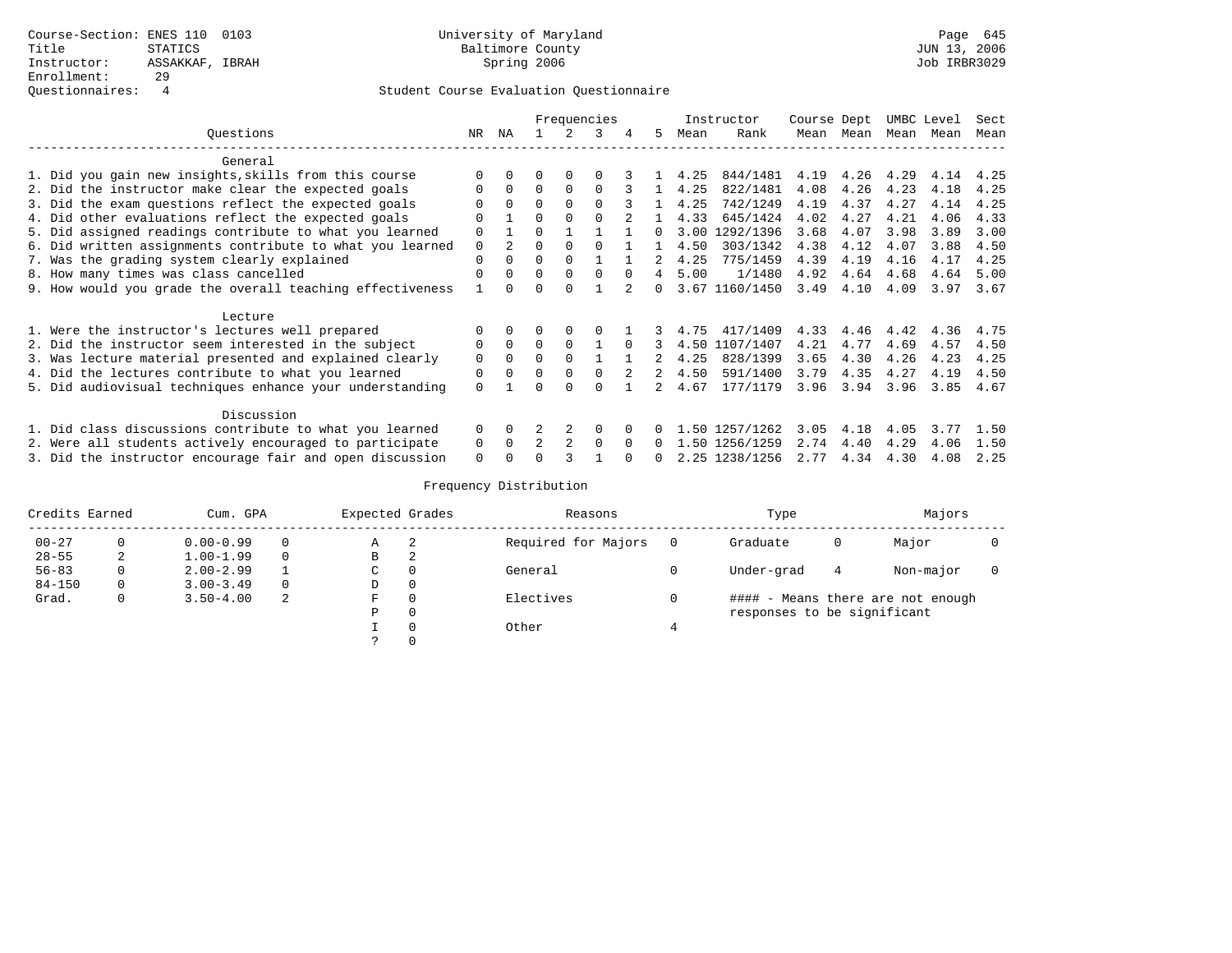# Questionnaires: 11 Student Course Evaluation Questionnaire

|                                                           |              |              |                |                | Frequencies    |              |                |           | Instructor         | Course Dept |                |      | UMBC Level    | Sect        |
|-----------------------------------------------------------|--------------|--------------|----------------|----------------|----------------|--------------|----------------|-----------|--------------------|-------------|----------------|------|---------------|-------------|
| Ouestions                                                 | NR           | NA           | $\mathbf{1}$   | 2              | 3              |              | 5              | Mean      | Rank               |             | Mean Mean Mean |      | Mean          | Mean        |
|                                                           |              |              |                |                |                |              |                |           |                    |             |                |      |               |             |
| General                                                   |              |              |                |                |                |              |                |           |                    |             |                |      |               |             |
| 1. Did you gain new insights, skills from this course     | $\Omega$     | $\cap$       | $\Omega$       | ∩              |                |              |                | 4.27      | 818/1481           | 4.19        | 4.26           | 4.29 | 4.14          | 4.27        |
| 2. Did the instructor make clear the expected goals       | 0            | 0            | $\Omega$       | $\Omega$       | 1              |              |                | 4.36      | 704/1481           | 4.08        | 4.26           | 4.23 | 4.18          | 4.36        |
| 3. Did the exam questions reflect the expected goals      | $\Omega$     | $\Omega$     | $\Omega$       | $\Omega$       | $\mathfrak{D}$ | 4            |                | 4.27      | 726/1249           | 4.19        | 4.37           | 4.27 | 4.14          | 4.27        |
| 4. Did other evaluations reflect the expected goals       | $\Omega$     | 5            | $\mathbf{1}$   | $\Omega$       | $\Omega$       | 3            |                |           | 3.83 1138/1424     | 4.02        | 4.27           | 4.21 | 4.06          | 3.83        |
| 5. Did assigned readings contribute to what you learned   | 0            |              | $\Omega$       | 1              | $\overline{2}$ |              |                | 3.90      | 801/1396           | 3.68        | 4.07           | 3.98 | 3.89          | 3.90        |
| 6. Did written assignments contribute to what you learned | $\mathbf 0$  | 7            | $\Omega$       | $\Omega$       | $\Omega$       |              |                | 4.25      | 542/1342           | 4.38        | 4.12           | 4.07 | 3.88          | 4.25        |
| 7. Was the grading system clearly explained               | $\mathbf 0$  | $\Omega$     | $\Omega$       | $\Omega$       |                |              |                | 4.55      | 413/1459           | 4.39        | 4.19           | 4.16 | 4.17          | 4.55        |
| 8. How many times was class cancelled                     | $\mathbf 0$  |              | $\Omega$       | $\Omega$       | $\Omega$       |              | 9              | 4.90      | 702/1480           | 4.92        | 4.64           | 4.68 | 4.64          | 4.90        |
| 9. How would you grade the overall teaching effectiveness | $\mathbf{1}$ |              | $\Omega$       | $\cap$         | 6              | 3            | $\Omega$       |           | 3.33 1285/1450     | 3.49        | 4.10           | 4.09 | $3.97$ $3.33$ |             |
| Lecture                                                   |              |              |                |                |                |              |                |           |                    |             |                |      |               |             |
| 1. Were the instructor's lectures well prepared           | $\Omega$     | 0            | O              | $\Omega$       |                |              |                |           | 4.27 1019/1409     | 4.33        | 4.46           | 4.42 | 4.36          | 4.27        |
| 2. Did the instructor seem interested in the subject      | 0            | $\Omega$     | $\Omega$       | 3              | $\mathbf{1}$   |              |                |           | 3.82 1337/1407     | 4.21        | 4.77           | 4.69 | 4.57          | 3.82        |
| 3. Was lecture material presented and explained clearly   | 0            | 0            | $\overline{2}$ | $\overline{2}$ | $\overline{2}$ | 4            |                |           | 3.00 1325/1399     | 3.65        | 4.30           | 4.26 | 4.23          | 3.00        |
| 4. Did the lectures contribute to what you learned        | 0            | $\Omega$     | 1              | 2              | $\mathbf{1}$   |              |                |           | 3.45 1243/1400     | 3.79        | 4.35           | 4.27 | 4.19          | 3.45        |
| 5. Did audiovisual techniques enhance your understanding  |              | 4            |                |                | 1              | 2            | $\mathfrak{D}$ |           | 3.43 934/1179      | 3.96        | 3.94           | 3.96 | 3.85 3.43     |             |
|                                                           | $\mathbf 0$  |              |                |                |                |              |                |           |                    |             |                |      |               |             |
| Discussion                                                |              |              |                |                |                |              |                |           |                    |             |                |      |               |             |
| 1. Did class discussions contribute to what you learned   | 4            | 0            |                |                |                |              |                |           | 3.00 1146/1262     | 3.05        | 4.18           | 4.05 | 3.77          | 3.00        |
| 2. Were all students actively encouraged to participate   | 4            | $\Omega$     | $\Omega$       | 2              | 2              | $\mathbf{1}$ | $\overline{2}$ |           | 3.43 1120/1259     | 2.74        | 4.40           | 4.29 | 4.06          | 3.43        |
| 3. Did the instructor encourage fair and open discussion  | 5            | $\Omega$     | $\mathbf{1}$   | $\mathfrak{D}$ | $\mathbf{1}$   |              | $\mathbf{1}$   |           | 2.83 1200/1256     |             | 2.77 4.34      | 4.30 |               | 4.08 2.83   |
|                                                           |              |              |                |                |                |              |                |           |                    |             |                |      |               |             |
| Laboratory                                                |              |              |                |                |                |              |                |           |                    |             |                |      |               |             |
| 2. Were you provided with adequate background information | 10           | 0            |                | 0              | 0              |              | 0              |           | $1.00$ ****/ 249   | ****        | 4.08           | 4.11 | 3.95          | ****        |
| Field Work                                                |              |              |                |                |                |              |                |           |                    |             |                |      |               |             |
| 1. Did field experience contribute to what you learned    | 10           | <sup>0</sup> |                | $\Omega$       | $\Omega$       |              |                | $1.00***$ | 59                 |             | 3.92           | 4.30 | 4.00          | ****        |
| 2. Did you clearly understand your evaluation criteria    | 10           | <sup>0</sup> | $\mathbf{1}$   | $\Omega$       | $\Omega$       | $\Omega$     | <sup>0</sup>   |           | $1.00$ ****/<br>51 | ****        | 4.04           | 4.00 | 3.44          | ****        |
|                                                           |              |              |                |                |                |              |                |           |                    |             |                |      |               |             |
| Self Paced                                                |              |              |                |                |                |              |                |           |                    |             |                |      |               |             |
| 1. Did self-paced system contribute to what you learned   | 10           | <sup>0</sup> | O              | $\Omega$       |                |              |                | 3.00      | $***$ $+$<br>55    | ****        | 3.90           | 4.55 | 4.48          | ****        |
| 2. Did study questions make clear the expected goal       | 10           | 0            | $\Omega$       | $\Omega$       | $\mathbf{1}$   | O            | 0              |           | $3.00$ ****/<br>31 | ****        | 4.28           | 4.75 | 4.42          | $***$ * * * |

| Credits Earned |   | Cum. GPA      |          | Expected Grades |                | Reasons             |   | Type                        |    | Majors                            |  |
|----------------|---|---------------|----------|-----------------|----------------|---------------------|---|-----------------------------|----|-----------------------------------|--|
| $00 - 27$      |   | $0.00 - 0.99$ |          | Α               |                | Required for Majors |   | Graduate                    | 0  | Major                             |  |
| $28 - 55$      | ∠ | $1.00 - 1.99$ | $\Omega$ | В               | $\overline{6}$ |                     |   |                             |    |                                   |  |
| $56 - 83$      | 0 | $2.00 - 2.99$ | 2        | C.              | 0              | General             |   | Under-grad                  | 11 | Non-major                         |  |
| $84 - 150$     |   | $3.00 - 3.49$ |          | D               | 0              |                     |   |                             |    |                                   |  |
| Grad.          | 0 | $3.50 - 4.00$ |          | F               | $\Omega$       | Electives           | ∠ |                             |    | #### - Means there are not enough |  |
|                |   |               |          | Ρ               | 0              |                     |   | responses to be significant |    |                                   |  |
|                |   |               |          |                 | $\Omega$       | Other               |   |                             |    |                                   |  |
|                |   |               |          |                 |                |                     |   |                             |    |                                   |  |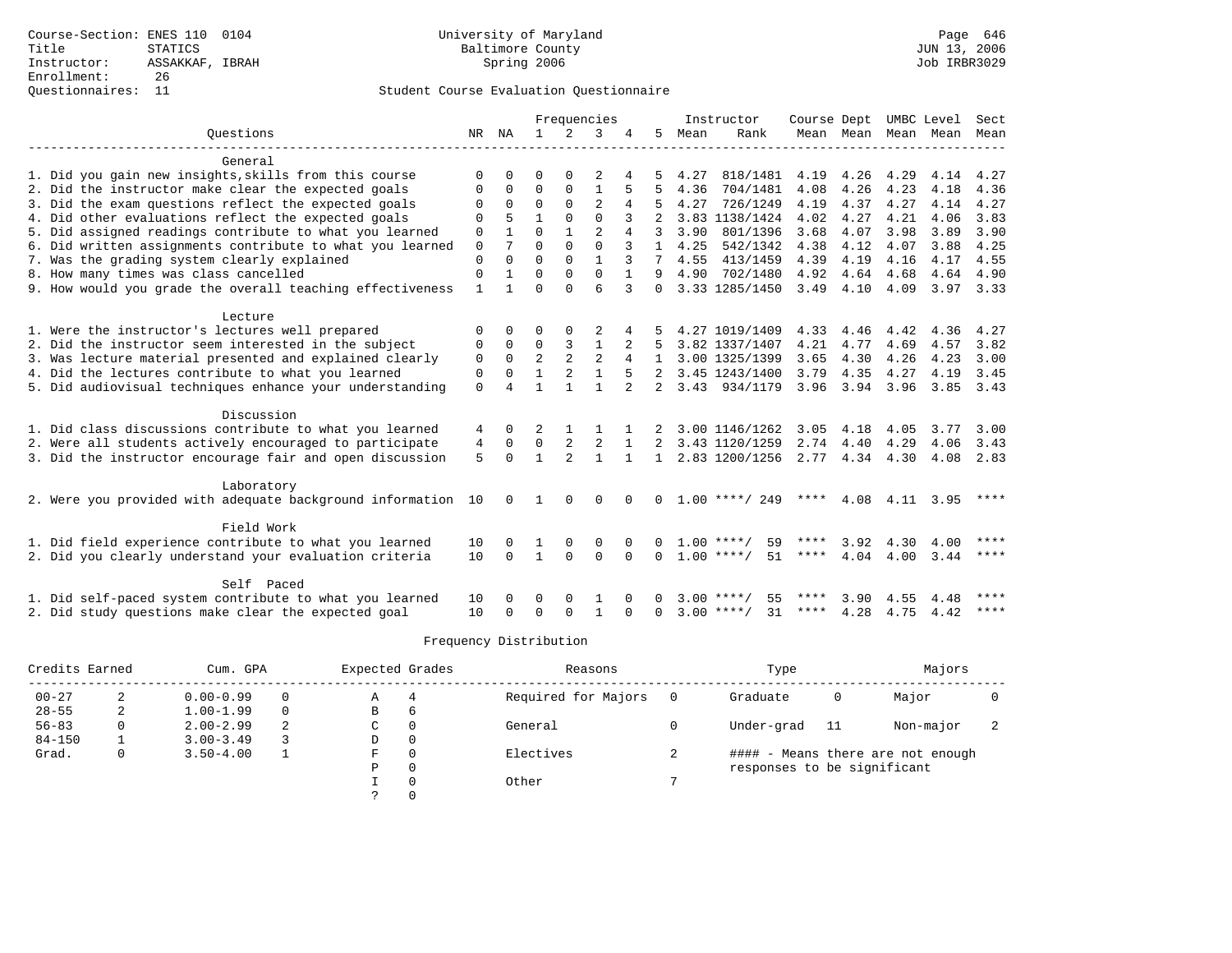# Questionnaires: 10 Student Course Evaluation Questionnaire

|                                                                    |                               |                             |                             |                             | Frequencies              |                   |                   |      | Instructor                   | Course Dept UMBC Level |              |              |                     | Sect        |
|--------------------------------------------------------------------|-------------------------------|-----------------------------|-----------------------------|-----------------------------|--------------------------|-------------------|-------------------|------|------------------------------|------------------------|--------------|--------------|---------------------|-------------|
| Ouestions                                                          |                               | NR NA                       | 1                           | 2                           | 3                        | 4                 | 5                 | Mean | Rank                         |                        |              |              | Mean Mean Mean Mean | Mean        |
|                                                                    |                               |                             |                             |                             |                          |                   |                   |      |                              |                        |              |              |                     |             |
| General                                                            |                               |                             |                             |                             |                          |                   |                   |      |                              |                        |              |              |                     |             |
| 1. Did you gain new insights, skills from this course              | 0                             | 0                           | $\mathbf 0$                 | 1                           | -1                       | 3                 | 5                 | 4.20 | 918/1481                     | 4.20                   | 4.26         | 4.29         | 4.40                | 4.20        |
| 2. Did the instructor make clear the expected goals                | $\mathbf 0$                   | $\mathbf 0$                 | $1\,$                       | $\mathbf 0$                 | $\overline{4}$           | $\overline{a}$    | 3                 |      | 3.60 1286/1481               | 3.60                   | 4.26         | 4.23         | 4.29                | 3.60        |
| 3. Did the exam questions reflect the expected goals               | 0                             | 0                           | 1                           | 1                           | 2                        | 2                 | 4                 |      | 3.70 1071/1249               | 3.70                   | 4.37         | 4.27         | 4.36                | 3.70        |
| 4. Did other evaluations reflect the expected goals                | $\mathbf 0$                   | $\mathbf 0$                 | $\Omega$                    | $\mathbf{1}$                | $\mathbf{1}$             | 4                 | $\overline{4}$    | 4.10 | 908/1424                     | 4.10                   | 4.27         | 4.21         | 4.28                | 4.10        |
| 5. Did assigned readings contribute to what you learned            | $\mathsf 0$                   | 4                           | 3                           | $\mathbf{1}$                | $\mathsf 0$              | $\mathsf 0$       | 2                 |      | 2.50 1368/1396               | 2.50                   | 4.07         | 3.98         | 3.94                | 2.50        |
| 6. Did written assignments contribute to what you learned          | 0                             | $\mathbf 0$                 | $\mathbf 0$                 | 2                           | 1                        | 1                 |                   | 4.10 | 695/1342                     | 4.10                   | 4.12         | 4.07         | 4.05                | 4.10        |
| 7. Was the grading system clearly explained                        | $\mathbf 0$                   | $\Omega$                    | $\Omega$                    | $\Omega$                    | 2                        | 3                 | .5                | 4.30 | 732/1459                     | 4.30                   | 4.19         | 4.16         | 4.17                | 4.30        |
| 8. How many times was class cancelled                              | $\mathbf 0$<br>$\overline{2}$ | $\mathbf 0$<br>$\mathbf{1}$ | $\mathbf 0$<br>$\mathbf{0}$ | $\mathbf 0$<br>$\mathbf{1}$ | $\Omega$<br>$\mathbf{1}$ | $\mathbf{1}$<br>3 | 9                 | 4.90 | 702/1480<br>2 3.86 1014/1450 | 4.90<br>3.86           | 4.64<br>4.10 | 4.68<br>4.09 | 4.68<br>4.15        | 4.90        |
| 9. How would you grade the overall teaching effectiveness          |                               |                             |                             |                             |                          |                   |                   |      |                              |                        |              |              |                     | 3.86        |
| Lecture                                                            |                               |                             |                             |                             |                          |                   |                   |      |                              |                        |              |              |                     |             |
| 1. Were the instructor's lectures well prepared                    | $\mathbf 0$                   | 0                           | $\mathbf 0$                 | $\mathbf 0$                 | 0                        | 3                 | 7                 | 4.70 | 514/1409                     | 4.70                   | 4.46         | 4.42         | 4.47                | 4.70        |
| 2. Did the instructor seem interested in the subject               | $\mathbf 0$                   | 0                           | $\mathbf 0$                 | $\mathsf 0$                 | $\mathsf 0$              | 2                 | 8                 | 4.80 | 728/1407                     | 4.80                   | 4.77         | 4.69         | 4.78                | 4.80        |
| 3. Was lecture material presented and explained clearly            | $\mathsf 0$                   | $\mathbf 0$                 | $\mathbf 0$                 | $\mathsf{O}$                | $\overline{2}$           | 3                 | 5                 | 4.30 | 783/1399                     | 4.30                   | 4.30         | 4.26         | 4.29                | 4.30        |
| 4. Did the lectures contribute to what you learned                 | $\mathbf 0$                   | 0                           | $\mathbf{0}$                | 1                           | 1                        | 4                 | $\overline{4}$    | 4.10 | 985/1400                     | 4.10                   | 4.35         | 4.27         | 4.34                | 4.10        |
| 5. Did audiovisual techniques enhance your understanding           | $\mathbf 0$                   | $\Omega$                    | $\Omega$                    | $\Omega$                    | $\overline{a}$           | 3                 | 5                 | 4.30 | 404/1179                     | 4.30                   | 3.94         | 3.96         | 4.05                | 4.30        |
|                                                                    |                               |                             |                             |                             |                          |                   |                   |      |                              |                        |              |              |                     |             |
| Discussion                                                         |                               |                             |                             |                             |                          |                   |                   |      |                              |                        |              |              |                     |             |
| 1. Did class discussions contribute to what you learned            | 6                             | 0                           | $\mathbf 0$                 | $\mathbf 0$                 | 1                        | 1                 | 2                 | 4.25 | 570/1262                     | 4.25                   | 4.18         | 4.05         | 4.11                | 4.25        |
| 2. Were all students actively encouraged to participate            | 6                             | $\mathbf 0$                 | $\mathbf 0$                 | $\mathbf 0$                 | $\Omega$                 | 2                 | 2                 | 4.50 | 588/1259                     | 4.50                   | 4.40         | 4.29         | 4.34                | 4.50        |
| 3. Did the instructor encourage fair and open discussion           | 6                             | 0                           | $\mathbf 0$                 | $\Omega$                    | $\Omega$                 | $\mathbf{1}$      | 3                 | 4.75 | 357/1256                     | 4.75                   | 4.34         | 4.30         | 4.28                | 4.75        |
| 4. Were special techniques successful                              | 6                             | 2                           | $\Omega$                    | $\Omega$                    | $\Omega$                 | $\Omega$          | 2                 |      | $5.00$ ****/ 788             | $***$ * * *            | 4.03         | 4.00         | 3.98                | $***$       |
|                                                                    |                               |                             |                             |                             |                          |                   |                   |      |                              |                        |              |              |                     |             |
| Laboratory                                                         |                               |                             |                             |                             |                          |                   |                   |      |                              |                        |              |              |                     |             |
| 1. Did the lab increase understanding of the material              | 9                             | 0                           | $\Omega$                    | $\Omega$                    | $\Omega$                 | $\Omega$          | 1                 |      | $5.00$ ****/ 246             | ****                   | 4.26         | 4.20         | 4.51                | $***$       |
| 2. Were you provided with adequate background information          | 9                             | $\mathbf 0$                 | $\mathbf{0}$                | $\mathbf 0$                 | $\mathbf{0}$             | $\Omega$          | 1                 | 5.00 | ****/ 249                    | ****                   | 4.08         | 4.11         | 4.32                | $***$       |
| 3. Were necessary materials available for lab activities           | 9                             | 0                           | $\mathbf 0$                 | $\mathsf{O}$                | $\mathbf{0}$             | $\mathbf 0$       | 1                 | 5.00 | ****/ 242                    | ****                   | 4.45         | 4.40         | 4.63                | $***$ * * * |
| 4. Did the lab instructor provide assistance                       | 9                             | $\mathbf 0$                 | $\mathbf{0}$                | $\mathbf 0$                 | $\mathbf{0}$             | $\Omega$          | $\mathbf{1}$      |      | $5.00$ ****/ 240             | ****                   | 4.37         | 4.20         | 4.58                | ****        |
| 5. Were requirements for lab reports clearly specified             | 9                             | $\mathbf 0$                 | $\mathbf{0}$                | $\mathbf 0$                 | $\mathbf 0$              | $\mathbf 0$       | 1                 |      | $5.00$ ****/ 217             | ****                   | 4.42         | 4.04         | 4.28                | ****        |
|                                                                    |                               |                             |                             |                             |                          |                   |                   |      |                              |                        |              |              |                     |             |
| Seminar<br>1. Were assigned topics relevant to the announced theme | 9                             | 0                           | $\mathbf 0$                 | $\mathbf 0$                 | 0                        | $\Omega$          |                   |      | $5.00$ ****/                 |                        |              |              | 5.00                |             |
| 2. Was the instructor available for individual attention           | 9                             | $\mathbf 0$                 | $\mathsf 0$                 | $\mathsf{O}$                | $\mathsf 0$              | $\Omega$          | 1<br>$\mathbf{1}$ |      | 68<br>69<br>$5.00$ ****/     | ****                   | 4.66<br>4.26 | 4.49<br>4.53 | 4.83                | ****        |
| 3. Did research projects contribute to what you learned            | 9                             | $\mathbf 0$                 | $\mathbf{0}$                | $\mathbf 0$                 | $\mathbf{0}$             | $\Omega$          | 1                 |      | $5.00$ ****/<br>63           | $***$ * *              | 4.24         | 4.44         | 4.00                | ****        |
| 4. Did presentations contribute to what you learned                | 9                             | $\mathbf 0$                 | $\mathbf 0$                 | $\mathbf 0$                 | $\mathbf{0}$             | $\mathbf 0$       | 1                 | 5.00 | 69<br>$***$ /                | ****                   | 4.19         | 4.35         | 4.72                | ****        |
| 5. Were criteria for grading made clear                            | 9                             | $\Omega$                    | $\Omega$                    | $\Omega$                    | $\Omega$                 | $\Omega$          | $\mathbf{1}$      | 5.00 | 68<br>$***$ /                | ****                   | 3.98         | 3.92         | 3.55                | * * * *     |
|                                                                    |                               |                             |                             |                             |                          |                   |                   |      |                              |                        |              |              |                     |             |
| Field Work                                                         |                               |                             |                             |                             |                          |                   |                   |      |                              |                        |              |              |                     |             |
| 1. Did field experience contribute to what you learned             | 9                             | 0                           | 0                           | $\mathbf 0$                 | $\mathbf{0}$             | $\mathbf 0$       | 1                 |      | $5.00$ ****/<br>59           | ****                   | 3.92         | 4.30         | 4.67                | ****        |
| 2. Did you clearly understand your evaluation criteria             | 9                             | $\mathbf 0$                 | $\mathbf 0$                 | $\mathbf 0$                 | $\mathbf{0}$             | $\Omega$          | 1                 | 5.00 | 51<br>$***/$                 | ****                   | 4.04         | 4.00         | 4.07                | ****        |
| 3. Was the instructor available for consultation                   | 9                             | $\mathbf 0$                 | $\mathsf 0$                 | $\mathsf{O}$                | $\mathsf 0$              | $\Omega$          | $\mathbf{1}$      |      | 36<br>$5.00$ ****/           | $***$ * * *            | 5.00         | 4.60         | 4.64                | $***$       |
| 4. To what degree could you discuss your evaluations               | 9                             | $\mathbf 0$                 | $\mathbf{0}$                | $\mathbf 0$                 | $\mathbf 0$              | $\Omega$          | 1                 |      | $5.00$ ****/<br>41           | $***$ * *              | 3.68         | 4.26         | 4.69                | $***$       |
| 5. Did conferences help you carry out field activities             | 9                             | $\mathbf 0$                 | $\mathbf 0$                 | $\mathbf 0$                 | $\mathbf{0}$             | $\Omega$          | 1                 |      | 31<br>$5.00$ ****/           | ****                   | 3.50         | 4.42         | 4.80                | ****        |
|                                                                    |                               |                             |                             |                             |                          |                   |                   |      |                              |                        |              |              |                     |             |
| Self Paced                                                         |                               |                             |                             |                             |                          |                   |                   |      |                              |                        |              |              |                     |             |
| 1. Did self-paced system contribute to what you learned            | 9                             | 0                           | 0                           | $\mathbf 0$                 | $\mathbf 0$              | $\mathbf 0$       | 1                 | 5.00 | $***$ /<br>55                | ****                   | 3.90         | 4.55         | 4.44                | ****        |
| 2. Did study questions make clear the expected goal                | 9                             | 0                           | $\mathbf 0$                 | $\mathbf 0$                 | $\mathbf 0$              | 0                 | 1                 | 5.00 | $***/$<br>31                 | ****                   | 4.28         | 4.75         | 4.50                | $***$ * * * |
| 3. Were your contacts with the instructor helpful                  | 9                             | 0                           | $\mathbf 0$                 | $\mathbf 0$                 | $\mathbf 0$              | $\Omega$          | 1                 | 5.00 | $***/$<br>51                 | ****                   | 4.42         | 4.65         | 4.66                | ****        |
| 4. Was the feedback/tutoring by proctors helpful                   | 9                             | $\mathbf 0$                 | $\mathbf 0$                 | $\Omega$                    | $\Omega$                 | $\Omega$          | $\mathbf{1}$      | 5.00 | $***/$<br>34                 | $***$ * *              | 4.50         | 4.83         | 4.43                | $***$       |
| 5. Were there enough proctors for all the students                 | 9                             | $\Omega$                    | $\Omega$                    | $\Omega$                    | $\Omega$                 | $\Omega$          | $\mathbf{1}$      |      | $5.00$ ****/<br>24           | $***$ * * *            | 4.50         | 4.82         | 5.00                | ****        |
|                                                                    |                               |                             |                             |                             |                          |                   |                   |      |                              |                        |              |              |                     |             |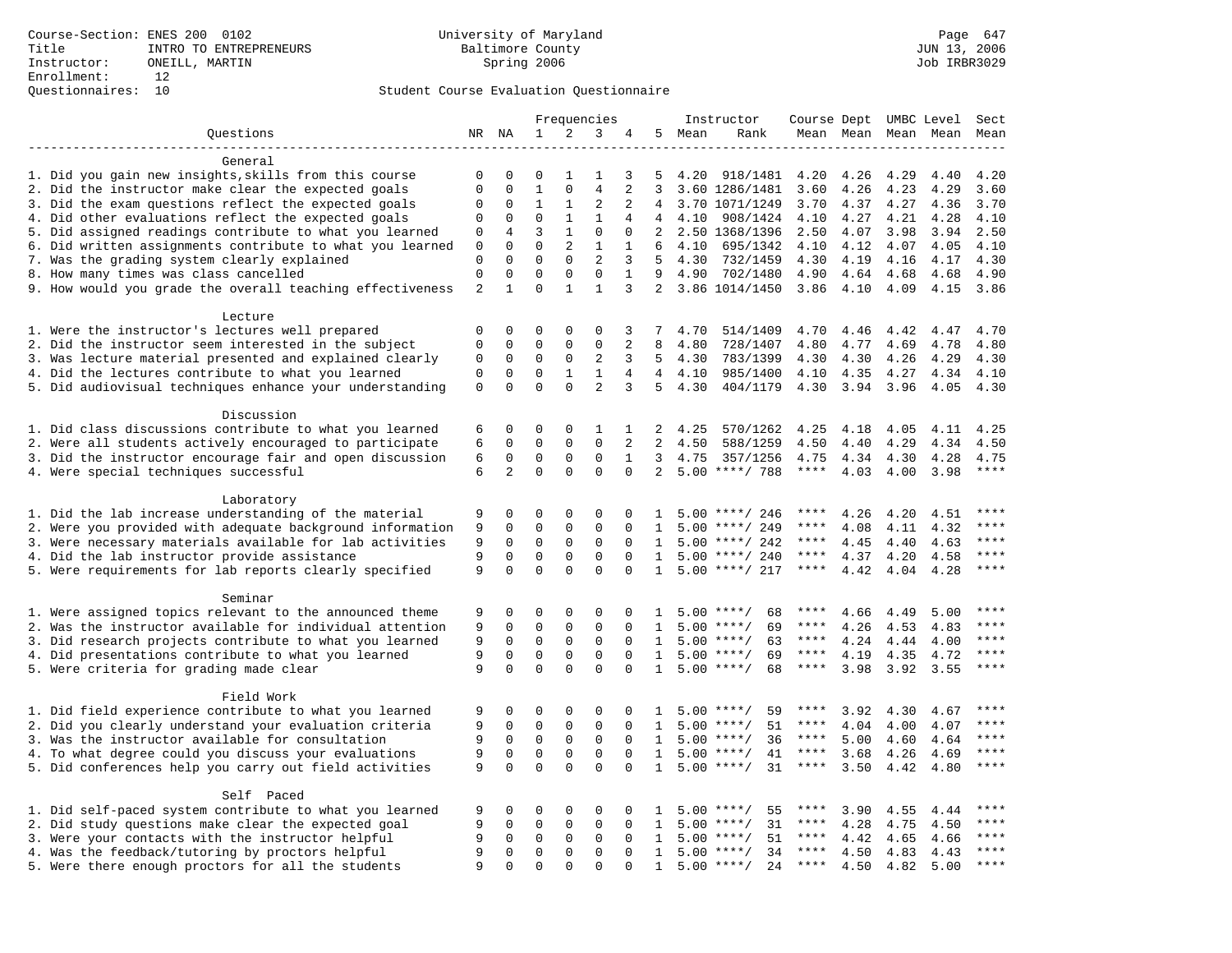|                    | Course-Section: ENES 200 0102 | University of Maryland                  | Page 647     |
|--------------------|-------------------------------|-----------------------------------------|--------------|
| Title              | INTRO TO ENTREPRENEURS        | Baltimore County                        | JUN 13, 2006 |
| Instructor:        | ONEILL, MARTIN                | Spring 2006                             | Job IRBR3029 |
| Enrollment:        |                               |                                         |              |
| Ouestionnaires: 10 |                               | Student Course Evaluation Questionnaire |              |

| Credits Earned |   | Cum. GPA      |          | Expected Grades |              | Reasons             |   | Type                        |    | Majors                            |  |
|----------------|---|---------------|----------|-----------------|--------------|---------------------|---|-----------------------------|----|-----------------------------------|--|
| $00 - 27$      |   | $0.00 - 0.99$ | $\Omega$ | Α               | 9            | Required for Majors |   | Graduate                    | 0  | Major                             |  |
| $28 - 55$      | 0 | $1.00 - 1.99$ | $\Omega$ | B               | 0            |                     |   |                             |    |                                   |  |
| $56 - 83$      |   | $2.00 - 2.99$ | 2        | C               | 0            | General             |   | Under-grad                  | 10 | Non-major                         |  |
| $84 - 150$     |   | $3.00 - 3.49$ |          | D               | 0            |                     |   |                             |    |                                   |  |
| Grad.          | 0 | $3.50 - 4.00$ |          | F               | $\Omega$     | Electives           |   |                             |    | #### - Means there are not enough |  |
|                |   |               |          | Ρ               | $\Omega$     |                     |   | responses to be significant |    |                                   |  |
|                |   |               |          |                 | $\Omega$     | Other               | ◠ |                             |    |                                   |  |
|                |   |               |          |                 | $\mathbf{0}$ |                     |   |                             |    |                                   |  |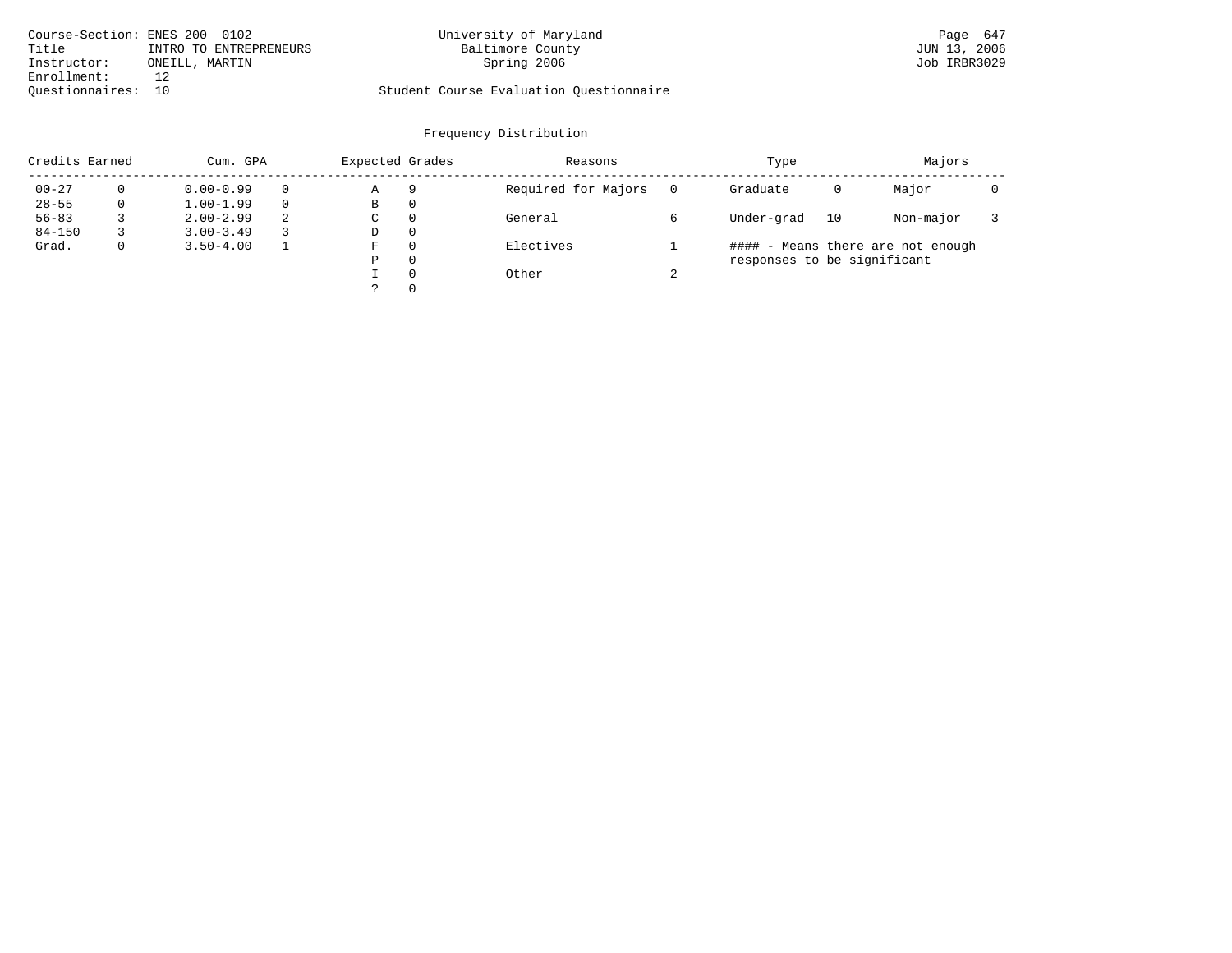|                                                                  |              |              |                |                | Frequencies    |              |              |      | Instructor          |             |      |                | Course Dept UMBC Level   | Sect        |
|------------------------------------------------------------------|--------------|--------------|----------------|----------------|----------------|--------------|--------------|------|---------------------|-------------|------|----------------|--------------------------|-------------|
| Ouestions                                                        |              | NR NA        | $\mathbf{1}$   | 2              | 3              |              | 5            | Mean | Rank                |             |      |                | Mean Mean Mean Mean Mean |             |
|                                                                  |              |              |                |                |                |              |              |      |                     |             |      |                |                          |             |
| General<br>1. Did you gain new insights, skills from this course | $\mathbf 0$  | O            | 0              |                | 6              |              | 6            |      | 3.89 1174/1481 3.99 |             | 4.26 | 4.29           | 4.40                     | 3.89        |
| 2. Did the instructor make clear the expected goals              | 0            | 0            | $\mathbf 0$    | 2              | 5              | 9            | 2            |      | 3.61 1280/1481      | 3.40        | 4.26 | 4.23           | 4.29                     | 3.61        |
| 3. Did the exam questions reflect the expected goals             | $\mathbf 0$  | $\mathbf 0$  | $\overline{4}$ | 3              | 5              | 4            | 2            |      | 2.83 1210/1249      | 2.78        | 4.37 | 4.27           | 4.36                     | 2.83        |
| 4. Did other evaluations reflect the expected goals              | $\mathbf 0$  | 9            | $\Omega$       |                | $\mathbf{1}$   |              | $\mathbf{1}$ |      | 3.56 1258/1424      | 3.53        | 4.27 | 4.21           | 4.28                     | 3.56        |
| 5. Did assigned readings contribute to what you learned          | $\mathbf 0$  | 9            | $\Omega$       | $\overline{2}$ | $\overline{2}$ |              | $\mathbf{1}$ |      | 3.44 1114/1396      | 3.72        | 4.07 | 3.98           | 3.94                     | 3.44        |
| 6. Did written assignments contribute to what you learned        | $\mathbf 0$  | 8            | $\Omega$       | $\mathbf{1}$   | 3              | 4            |              |      | 3.70 1018/1342      | 3.60        | 4.12 | 4.07           | 4.05                     | 3.70        |
| 7. Was the grading system clearly explained                      | $\mathbf 0$  | $\Omega$     | $\overline{a}$ | 3              | $\overline{2}$ | 8            | 3            |      | 3.39 1303/1459      | 3.45        | 4.19 | 4.16           | 4.17                     | 3.39        |
| 8. How many times was class cancelled                            | $\mathbf{0}$ | $\Omega$     | $\Omega$       | $\mathbf 0$    | $\mathbf 0$    | $\Omega$     | 18           | 5.00 | 1/1480              | 4.79        | 4.64 | 4.68           | 4.68                     | 5.00        |
| 9. How would you grade the overall teaching effectiveness        | 5            | $\Omega$     | $\overline{2}$ | $\overline{a}$ | 5              | 3            | 1            |      | 2.92 1379/1450      | $3.01$ 4.10 |      | 4.09           | 4.15 2.92                |             |
|                                                                  |              |              |                |                |                |              |              |      |                     |             |      |                |                          |             |
| Lecture                                                          |              |              |                |                |                |              |              |      |                     |             |      |                |                          |             |
| 1. Were the instructor's lectures well prepared                  | 1            | 0            | 1              | $\Omega$       | 8              |              | 4            |      | 3.59 1283/1409      | 3.62        | 4.46 | 4.42           | 4.47                     | 3.59        |
| 2. Did the instructor seem interested in the subject             | $\mathbf{1}$ | $\mathbf 0$  | $\mathbf 0$    | $\mathbf{0}$   | 3              | 4            | 10           |      | 4.41 1176/1407      | 4.45        | 4.77 | 4.69           | 4.78                     | 4.21        |
| 3. Was lecture material presented and explained clearly          | 2            | $\mathbf 0$  | $\overline{2}$ | 4              | 4              | 4            | 2            |      | 3.00 1325/1399      | 3.15        | 4.30 | 4.26           | 4.29                     | 2.90        |
| 4. Did the lectures contribute to what you learned               | $\mathbf{1}$ | $\mathbf 0$  | 3              | $\overline{4}$ | 6              | 2            | 2            |      | 2.76 1347/1400      | 2.69        | 4.35 | 4.27           | 4.34                     | 2.48        |
| 5. Did audiovisual techniques enhance your understanding         |              | $1 \quad 12$ | 3              | $\Omega$       | $\mathbf{1}$   | $\mathbf{1}$ | $\Omega$     |      | 2.00 1156/1179      | 2.00        | 3.94 | 3.96           | 4.05                     | 2.00        |
| Discussion                                                       |              |              |                |                |                |              |              |      |                     |             |      |                |                          |             |
| 1. Did class discussions contribute to what you learned          | 6            | 0            | 0              | 2              | 8              | 1            | 1            |      | 3.08 1136/1262      | 3.05        | 4.18 | 4.05           | 4.11                     | 3.08        |
| 2. Were all students actively encouraged to participate          | 6            | $\mathbf 0$  | 2              | $\mathbf{1}$   | 2              | 4            | 3            |      | 3.42 1123/1259      | 3.38        | 4.40 | 4.29           | 4.34                     | 3.42        |
| 3. Did the instructor encourage fair and open discussion         | 6            | $\mathbf 0$  | $\mathbf{1}$   | $\mathsf 0$    | 6              | 2            | 3            |      | 3.50 1106/1256      | 3.42        | 4.34 | 4.30           | 4.28                     | 3.50        |
| 4. Were special techniques successful                            | 6            | 10           | $\Omega$       | $\mathbf{1}$   | $\mathbf{1}$   | $\Omega$     | $\Omega$     |      | $2.50$ ****/ 788    | 2.00        | 4.03 | 4.00           | 3.98                     | ****        |
|                                                                  |              |              |                |                |                |              |              |      |                     |             |      |                |                          |             |
| Laboratory                                                       |              |              |                |                |                |              |              |      |                     |             |      |                |                          |             |
| 2. Were you provided with adequate background information 17     |              | $\mathbf 0$  | $\mathbf 0$    | $\mathbf 0$    | 1              | $\Omega$     | 0            |      | $3.00$ ****/ 249    | $***$ * *   | 4.08 | 4.11           | 4.32                     | ****        |
| Seminar                                                          |              |              |                |                |                |              |              |      |                     |             |      |                |                          |             |
| 1. Were assigned topics relevant to the announced theme          | 17           | 0            | 0              | $\mathbf 0$    | 1              | $\Omega$     | 0            |      | $3.00$ ****/<br>68  | ****        | 4.66 | 4.49           | 5.00                     | ****        |
| 4. Did presentations contribute to what you learned              | 17           | $\Omega$     | $\Omega$       | $\Omega$       | $\mathbf{1}$   | $\Omega$     | $\Omega$     |      | $3.00$ ****/<br>69  | ****        | 4.19 |                | 4.35 4.72                | $***$ * * * |
|                                                                  |              |              |                |                |                |              |              |      |                     |             |      |                |                          |             |
| Field Work                                                       |              |              |                |                |                |              |              |      |                     |             |      |                |                          |             |
| 1. Did field experience contribute to what you learned           | 17           | 0            | 1              | $\mathbf 0$    | 0              | $\mathbf 0$  | 0            |      | $1.00$ ****/<br>59  | ****        | 3.92 | 4.30           | 4.67                     | $***$       |
| 2. Did you clearly understand your evaluation criteria           | 17           | $\Omega$     | $\mathbf{1}$   | $\Omega$       | $\mathbf 0$    | $\Omega$     | $\Omega$     |      | 51<br>$1.00$ ****/  | ****        |      | 4.04 4.00 4.07 |                          | $***$       |
| Self Paced                                                       |              |              |                |                |                |              |              |      |                     |             |      |                |                          |             |
| 1. Did self-paced system contribute to what you learned          | 17           | $\Omega$     | 0              | $\mathbf 0$    | 1              | $\Omega$     | 0            |      | $3.00$ ****/<br>55  | ****        | 3.90 | 4.55           | 4.44                     | ****        |
| 2. Did study questions make clear the expected goal              | 17           | 0            | 0              | 0              | 1              | $\mathbf 0$  | $\Omega$     |      | $3.00$ ****/<br>31  | ****        | 4.28 | 4.75           | 4.50                     | ****        |
| 3. Were your contacts with the instructor helpful                | 17           | 0            | 0              | $\mathbf{1}$   | $\mathbf 0$    | $\mathbf 0$  | $\Omega$     |      | $2.00$ ****/<br>51  | ****        | 4.42 | 4.65           | 4.66                     | ****        |
| 4. Was the feedback/tutoring by proctors helpful                 | 17           | $\Omega$     | $\Omega$       | $\mathbf 0$    | $\mathbf{1}$   | $\Omega$     | $\Omega$     |      | $3.00$ ****/<br>34  | ****        | 4.50 | 4.83           | 4.43                     | $***$       |
| 5. Were there enough proctors for all the students               | 17           | $\Omega$     | $\Omega$       | $\cap$         | $\mathbf{1}$   | $\cap$       | $\Omega$     |      | $3.00$ ****/<br>24  | ****        | 4.50 | 4.82           | 5.00                     | $* * * * *$ |
|                                                                  |              |              |                |                |                |              |              |      |                     |             |      |                |                          |             |

| Credits Earned |              | Cum. GPA      |   | Expected Grades |          | Reasons             |    | Type                        | Majors |                                   |  |
|----------------|--------------|---------------|---|-----------------|----------|---------------------|----|-----------------------------|--------|-----------------------------------|--|
| $00 - 27$      |              | $0.00 - 0.99$ |   | Α               | -2       | Required for Majors |    | Graduate                    | 0      | Major                             |  |
| $28 - 55$      |              | $1.00 - 1.99$ | 0 | B               | 8        |                     |    |                             |        |                                   |  |
| $56 - 83$      | 8            | $2.00 - 2.99$ |   |                 | 4        | General             |    | Under-grad                  | 18     | Non-major                         |  |
| $84 - 150$     |              | $3.00 - 3.49$ | 6 | D               | 0        |                     |    |                             |        |                                   |  |
| Grad.          | $\mathbf{0}$ | $3.50 - 4.00$ | 6 | F               | $\Omega$ | Electives           |    |                             |        | #### - Means there are not enough |  |
|                |              |               |   | P               | 0        |                     |    | responses to be significant |        |                                   |  |
|                |              |               |   |                 | $\Omega$ | Other               | 15 |                             |        |                                   |  |
|                |              |               |   | $\sim$          |          |                     |    |                             |        |                                   |  |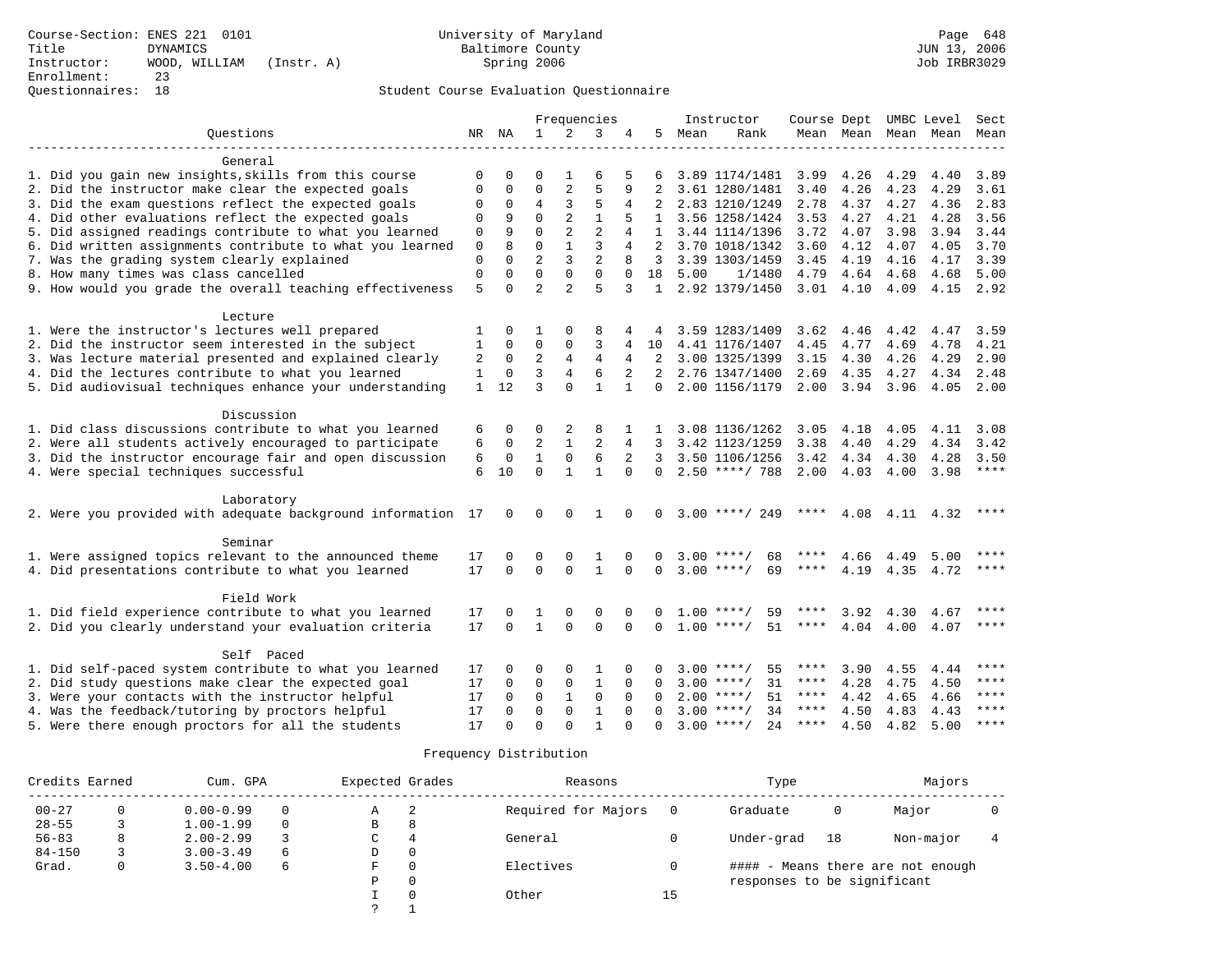|                                                              |             |              |                |                | Frequencies    |              |               |      | Instructor         |             |           | Course Dept UMBC Level |      | Sect        |  |
|--------------------------------------------------------------|-------------|--------------|----------------|----------------|----------------|--------------|---------------|------|--------------------|-------------|-----------|------------------------|------|-------------|--|
| Ouestions                                                    |             | NR NA        | $\mathbf{1}$   | $\overline{2}$ | 3              | 4            | 5.            | Mean | Rank               |             | Mean Mean | Mean                   | Mean | Mean        |  |
|                                                              |             |              |                |                |                |              |               |      |                    |             |           |                        |      |             |  |
| General                                                      |             |              |                |                |                |              |               |      |                    |             |           |                        |      |             |  |
| 1. Did you gain new insights, skills from this course        | $\Omega$    | 0            | O              |                | 6              |              | 6             |      | 3.89 1174/1481     | 3.99        | 4.26      | 4.29                   | 4.40 | 3.89        |  |
| 2. Did the instructor make clear the expected goals          | $\Omega$    | $\Omega$     | $\Omega$       | 2              | 5              | 9            |               |      | 3.61 1280/1481     | 3.40        | 4.26      | 4.23                   | 4.29 | 3.61        |  |
| 3. Did the exam questions reflect the expected goals         | 0           | 0            | 4              | 3              | 5              | 4            | 2             |      | 2.83 1210/1249     | 2.78        | 4.37      | 4.27                   | 4.36 | 2.83        |  |
| 4. Did other evaluations reflect the expected goals          | $\Omega$    | 9            | $\Omega$       | $\overline{2}$ | $\mathbf{1}$   |              | 1             |      | 3.56 1258/1424     | 3.53        | 4.27      | 4.21                   | 4.28 | 3.56        |  |
| 5. Did assigned readings contribute to what you learned      | $\mathbf 0$ | 9            | $\Omega$       | $\overline{a}$ | $\overline{2}$ | 4            | 1             |      | 3.44 1114/1396     | 3.72        | 4.07      | 3.98                   | 3.94 | 3.44        |  |
| 6. Did written assignments contribute to what you learned    | $\mathbf 0$ | $\mathsf{R}$ | $\Omega$       | $\mathbf{1}$   | 3              | 4            | $\mathcal{L}$ |      | 3.70 1018/1342     | 3.60        | 4.12      | 4.07                   | 4.05 | 3.70        |  |
| 7. Was the grading system clearly explained                  | $\mathbf 0$ | $\Omega$     | $\overline{2}$ | 3              | $\overline{a}$ |              | 3             |      | 3.39 1303/1459     | 3.45        | 4.19      | 4.16                   | 4.17 | 3.39        |  |
| 8. How many times was class cancelled                        | $\mathbf 0$ | $\Omega$     | $\Omega$       | $\Omega$       | $\Omega$       | $\Omega$     | 18            | 5.00 | 1/1480             | 4.79        | 4.64      | 4.68                   | 4.68 | 5.00        |  |
| 9. How would you grade the overall teaching effectiveness    | 14          | $\Omega$     | 1              | $\Omega$       | $\overline{a}$ | $\Omega$     | $\mathbf{1}$  |      | $3.00$ ****/1450   | $3.01$ 4.10 |           | 4.09                   |      | 4.15 2.92   |  |
|                                                              |             |              |                |                |                |              |               |      |                    |             |           |                        |      |             |  |
| Lecture                                                      |             |              |                |                |                |              |               |      |                    |             |           |                        |      |             |  |
| 1. Were the instructor's lectures well prepared              | 13          | 0            | $\Omega$       | 0              | $\overline{2}$ |              | 0             |      | 3.60 1281/1409     | 3.62        | 4.46      | 4.42                   | 4.47 | 3.59        |  |
| 2. Did the instructor seem interested in the subject         | 13          | 0            | 0              | 0              | $\overline{2}$ | 1            |               |      | 4.00 1296/1407     | 4.45        | 4.77      | 4.69                   | 4.78 | 4.21        |  |
| 3. Was lecture material presented and explained clearly      | 13          | 0            | 0              | 2              | 2              | $\mathbf{1}$ | $\Omega$      |      | 2.80 1357/1399     | 3.15        | 4.30      | 4.26                   | 4.29 | 2.90        |  |
| 4. Did the lectures contribute to what you learned           | 13          | $\Omega$     | $\mathbf{1}$   | $\overline{2}$ | $\overline{a}$ | $\Omega$     | $\Omega$      |      | 2.20 1389/1400     | 2.69        | 4.35      | 4.27                   | 4.34 | 2.48        |  |
|                                                              |             |              |                |                |                |              |               |      |                    |             |           |                        |      |             |  |
| Discussion                                                   |             |              |                |                |                |              |               |      |                    |             |           |                        |      |             |  |
| 1. Did class discussions contribute to what you learned      | 6           | 0            | 0              | 2              | 8              |              |               |      | 3.08 1136/1262     | 3.05        | 4.18      | 4.05                   | 4.11 | 3.08        |  |
| 2. Were all students actively encouraged to participate      | 6           | $\mathbf 0$  | $\overline{a}$ | $\mathbf{1}$   | $\mathfrak{D}$ | 4            | 3             |      | 3.42 1123/1259     | 3.38        | 4.40      | 4.29                   | 4.34 | 3.42        |  |
| 3. Did the instructor encourage fair and open discussion     | 6           | 0            | $\mathbf{1}$   | $\mathbf 0$    | 6              | 2            | 3             |      | 3.50 1106/1256     | 3.42        | 4.34      | 4.30                   | 4.28 | 3.50        |  |
| 4. Were special techniques successful                        | 6           | 10           | $\Omega$       | $\mathbf{1}$   | $\mathbf{1}$   | $\Omega$     | 0             |      | $2.50$ ****/ 788   | 2.00        | 4.03      | 4.00                   | 3.98 | ****        |  |
|                                                              |             |              |                |                |                |              |               |      |                    |             |           |                        |      |             |  |
| Laboratory                                                   |             |              |                |                |                |              |               |      |                    |             |           |                        |      |             |  |
| 2. Were you provided with adequate background information 17 |             | $\Omega$     | $\Omega$       | $\Omega$       | 1              |              | <sup>0</sup>  |      | $3.00$ ****/ 249   | ****        |           | 4.08 4.11 4.32         |      | ****        |  |
|                                                              |             |              |                |                |                |              |               |      |                    |             |           |                        |      |             |  |
| Seminar                                                      |             |              |                |                |                |              |               |      |                    |             |           |                        |      |             |  |
| 1. Were assigned topics relevant to the announced theme      | 17          | 0            | 0              | 0              | 1              | $\Omega$     | 0             |      | $3.00$ ****/<br>68 |             | 4.66      | 4.49                   | 5.00 | ****        |  |
| 4. Did presentations contribute to what you learned          | 17          | $\Omega$     | $\Omega$       | $\Omega$       | $\mathbf{1}$   | $\Omega$     | $\Omega$      |      | $3.00$ ****/<br>69 |             | 4.19      | 4.35                   | 4.72 | ****        |  |
|                                                              |             |              |                |                |                |              |               |      |                    |             |           |                        |      |             |  |
| Field Work                                                   |             |              |                |                |                |              |               |      |                    |             |           |                        |      |             |  |
| 1. Did field experience contribute to what you learned       | 17          |              |                | $\Omega$       | $\Omega$       | $\Omega$     |               |      | $1.00$ ****/<br>59 | ****        | 3.92      | 4.30                   | 4.67 | ****        |  |
| 2. Did you clearly understand your evaluation criteria       | 17          | $\Omega$     | $\mathbf{1}$   | $\Omega$       | $\Omega$       | $\Omega$     | $\Omega$      |      | $1.00$ ****/<br>51 | ****        | 4.04      | 4.00                   | 4.07 | $* * * * *$ |  |
|                                                              |             |              |                |                |                |              |               |      |                    |             |           |                        |      |             |  |
| Self Paced                                                   |             |              |                |                |                |              |               |      |                    |             |           |                        |      |             |  |
| 1. Did self-paced system contribute to what you learned      | 17          | $\Omega$     | $\Omega$       | $\Omega$       | 1              | $\Omega$     | U             |      | 55<br>$3.00$ ****/ | ****        | 3.90      | 4.55                   | 4.44 | ****        |  |
| 2. Did study questions make clear the expected goal          | 17          | 0            | $\mathbf 0$    | $\mathsf 0$    | $\mathbf{1}$   | $\Omega$     | $\Omega$      |      | $3.00$ ****/<br>31 | ****        | 4.28      | 4.75                   | 4.50 | ****        |  |
| 3. Were your contacts with the instructor helpful            | 17          | 0            | $\mathbf 0$    | $\mathbf{1}$   | $\mathbf 0$    | $\Omega$     | $\Omega$      |      | 51<br>$2.00$ ****/ | ****        | 4.42      | 4.65                   | 4.66 | ****        |  |
| 4. Was the feedback/tutoring by proctors helpful             | 17          | $\Omega$     | $\mathbf 0$    | $\Omega$       | $\mathbf{1}$   | $\Omega$     | $\Omega$      |      | $3.00$ ****/<br>34 | ****        | 4.50      | 4.83                   | 4.43 | ****        |  |
| 5. Were there enough proctors for all the students           | 17          | $\cap$       | $\Omega$       | $\cap$         | $\mathbf{1}$   | $\cap$       | <sup>0</sup>  |      | $3.00$ ****/<br>24 | ****        | 4.50      | 4.82                   | 5.00 | $* * * * *$ |  |

| Credits Earned |   | Cum. GPA      |          | Expected Grades |              | Reasons             |    | Type                        | Majors       |                                   |  |
|----------------|---|---------------|----------|-----------------|--------------|---------------------|----|-----------------------------|--------------|-----------------------------------|--|
| $00 - 27$      |   | $0.00 - 0.99$ | $\Omega$ | Α               | - 2          | Required for Majors |    | Graduate                    | $\mathbf{0}$ | Major                             |  |
| $28 - 55$      |   | $1.00 - 1.99$ | $\Omega$ | B               | 8            |                     |    |                             |              |                                   |  |
| $56 - 83$      | 8 | $2.00 - 2.99$ |          | C               | 4            | General             |    | Under-grad                  | 18           | Non-major                         |  |
| $84 - 150$     |   | $3.00 - 3.49$ | 6        | D               | $\mathbf{0}$ |                     |    |                             |              |                                   |  |
| Grad.          | 0 | $3.50 - 4.00$ | 6        | F               | $\Omega$     | Electives           |    |                             |              | #### - Means there are not enough |  |
|                |   |               |          | Ρ               | 0            |                     |    | responses to be significant |              |                                   |  |
|                |   |               |          |                 | $\Omega$     | Other               | 15 |                             |              |                                   |  |
|                |   |               |          |                 |              |                     |    |                             |              |                                   |  |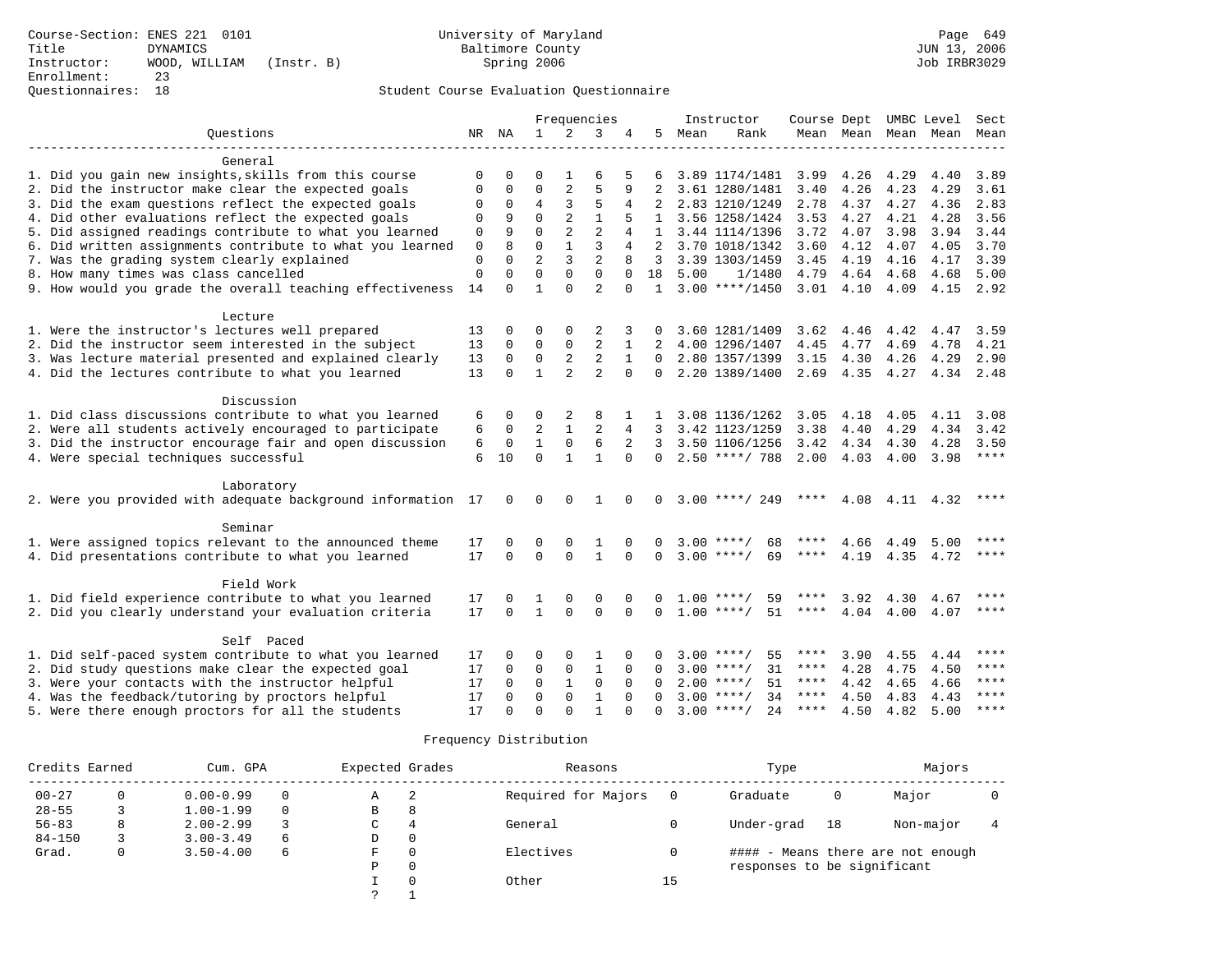|                                                           |                |              |                | Frequencies  |                |                |                |      | Instructor         | Course Dept |             | UMBC Level          |      | Sect        |
|-----------------------------------------------------------|----------------|--------------|----------------|--------------|----------------|----------------|----------------|------|--------------------|-------------|-------------|---------------------|------|-------------|
| Questions                                                 |                | NR NA        | $\mathbf{1}$   | 2            | 3              | 4              | 5              | Mean | Rank               |             |             | Mean Mean Mean Mean |      | Mean        |
|                                                           |                |              |                |              |                |                |                |      |                    |             |             |                     |      |             |
| General                                                   |                |              |                |              |                |                |                |      |                    |             |             |                     |      |             |
| 1. Did you gain new insights, skills from this course     | $\Omega$       | $\Omega$     | 1              | $\Omega$     | 1              | 3              | 6              | 4.18 | 928/1481           | 3.99        | 4.26        | 4.29                | 4.40 | 4.18        |
| 2. Did the instructor make clear the expected goals       | $\Omega$       | $\Omega$     | $\overline{2}$ |              | 3              | 3              | $\overline{2}$ |      | 3.18 1397/1481     | 3.40        | 4.26        | 4.23                | 4.29 | 3.18        |
| 3. Did the exam questions reflect the expected goals      | $\Omega$       | $\Omega$     | 3              | 3            | $\overline{2}$ | 1              |                |      | 2.64 1227/1249     | 2.78        | 4.37        | 4.27                | 4.36 | 2.64        |
| 4. Did other evaluations reflect the expected goals       | 0              | 3            | $\overline{3}$ | $\mathbf{1}$ | $\Omega$       |                |                |      | 3.00 1361/1424     | 3.53        | 4.27        | 4.21                | 4.28 | 3.00        |
| 5. Did assigned readings contribute to what you learned   | 0              | $\mathbf{1}$ | $\overline{a}$ | $\Omega$     | $\overline{2}$ | 3              | 3              |      | 3.50 1083/1396     | 3.72        | 4.07        | 3.98                | 3.94 | 3.50        |
| 6. Did written assignments contribute to what you learned | 1              | 6            | $\mathbf{1}$   | $\Omega$     | $\mathbf{1}$   | $\overline{a}$ | $\Omega$       |      | 3.00 1269/1342     | 3.60        | 4.12        | 4.07                | 4.05 | 3.00        |
| 7. Was the grading system clearly explained               | 0              | $\Omega$     | $\overline{a}$ | $\Omega$     | $\mathbf{1}$   | 3              | .5             |      | 3.82 1117/1459     | 3.45        | 4.19        | 4.16                | 4.17 | 3.82        |
| 8. How many times was class cancelled                     | $\overline{c}$ | $\mathbf{1}$ | $\mathbf{1}$   | $\Omega$     | $\Omega$       | $\mathbf{1}$   | 6              |      | 4.38 1133/1480     | 4.79        | 4.64        | 4.68                | 4.68 | 4.38        |
| 9. How would you grade the overall teaching effectiveness | $\mathbf{1}$   | $\Omega$     | $\mathbf{1}$   |              | 5              | $\overline{2}$ | $\mathbf{1}$   |      | 3.10 1343/1450     |             | $3.01$ 4.10 | 4.09                | 4.15 | 3.10        |
|                                                           |                |              |                |              |                |                |                |      |                    |             |             |                     |      |             |
| Lecture                                                   |                |              |                |              |                |                |                |      |                    |             |             |                     |      |             |
| 1. Were the instructor's lectures well prepared           | $\mathbf{1}$   | $\Omega$     | $\Omega$       | $\Omega$     | 2              | 3              |                |      | 4.30 1001/1409     | 3.62        | 4.46        | 4.42                | 4.47 | 4.30        |
| 2. Did the instructor seem interested in the subject      | 1              | $\Omega$     | $\mathbf 0$    | $\mathbf{0}$ | $\mathbf{1}$   | 2              | 7              |      | 4.60 1031/1407     | 4.45        | 4.77        | 4.69                | 4.78 | 4.60        |
| 3. Was lecture material presented and explained clearly   | $\mathbf{1}$   | $\Omega$     | $\mathbf{1}$   | $\Omega$     | 5              | 2              | 2              |      | 3.40 1260/1399     | 3.15        | 4.30        | 4.26                | 4.29 | 3.40        |
| 4. Did the lectures contribute to what you learned        | $\mathsf 0$    | $\mathbf{1}$ | $\overline{3}$ | $\mathbf{1}$ | $\mathbf 0$    | 3              | 3              |      | 3.20 1291/1400     | 2.69        | 4.35        | 4.27                | 4.34 | 3.20        |
| 5. Did audiovisual techniques enhance your understanding  | $\Omega$       | 5            | $\overline{4}$ | $\Omega$     | $\mathbf{1}$   | $\Omega$       | $\mathbf{1}$   |      | 2.00 1156/1179     | 2.00        | 3.94        | 3.96                | 4.05 | 2.00        |
| Discussion                                                |                |              |                |              |                |                |                |      |                    |             |             |                     |      |             |
| 1. Did class discussions contribute to what you learned   | 0              | $\Omega$     | 3              |              | 4              |                |                |      | 2.82 1188/1262     | 3.05        | 4.18        | 4.05                | 4.11 | 2.82        |
| 2. Were all students actively encouraged to participate   | 0              | $\mathbf 0$  | $\mathbf{1}$   | 2            | 4              | 1              | 3              |      | 3.27 1142/1259     | 3.38        | 4.40        | 4.29                | 4.34 | 3.27        |
| 3. Did the instructor encourage fair and open discussion  | 2              | $\Omega$     | 3              | $\mathbf{1}$ | $\mathbf{1}$   | 2              | 2              |      | 2.89 1195/1256     | 3.42        | 4.34        | 4.30                | 4.28 | 2.89        |
| 4. Were special techniques successful                     | $\mathbf 0$    | 8            | $\overline{a}$ | $\Omega$     | $\mathbf 0$    |                | 0              | 2.00 | 781/ 788           | 2.00        | 4.03        | 4.00                | 3.98 | 2.00        |
|                                                           |                |              |                |              |                |                |                |      |                    |             |             |                     |      |             |
| Laboratory                                                |                |              |                |              |                |                |                |      |                    |             |             |                     |      |             |
| 1. Did the lab increase understanding of the material     | 10             | $\Omega$     | $\Omega$       | $\Omega$     | $\Omega$       |                |                |      | $4.00$ ****/ 246   | ****        | 4.26        | 4.20                | 4.51 | ****        |
| 2. Were you provided with adequate background information | 10             | $\mathbf 0$  | $\mathbf 0$    | $\mathbf 0$  | $\mathbf 0$    | 1              | $\Omega$       |      | $4.00$ ****/ 249   | ****        | 4.08        | 4.11                | 4.32 | ****        |
| 3. Were necessary materials available for lab activities  | 10             | $\Omega$     | $\mathbf 0$    | $\Omega$     | $\Omega$       | $\mathbf{1}$   | $\Omega$       |      | $4.00$ ****/ 242   | $***$ * * * | 4.45        | 4.40                | 4.63 | $***$ * * * |
| 4. Did the lab instructor provide assistance              | 10             | $\Omega$     | $\Omega$       | $\Omega$     | $\Omega$       | $\Omega$       | $\mathbf{1}$   |      | $5.00$ ****/ 240   | ****        | 4.37        | 4.20                | 4.58 | $***$       |
|                                                           |                |              |                |              |                |                |                |      |                    |             |             |                     |      |             |
| Seminar                                                   |                |              |                |              |                |                |                |      |                    |             |             |                     |      | ****        |
| 1. Were assigned topics relevant to the announced theme   | 10             | $\Omega$     | 0              | $\mathbf 0$  | 0              | $\Omega$       |                |      | $5.00$ ****/<br>68 | ****        | 4.66        | 4.49                | 5.00 |             |
| 2. Was the instructor available for individual attention  | 10             | $\Omega$     | $\Omega$       | $\Omega$     | $\Omega$       | $\Omega$       | $\mathbf{1}$   |      | $5.00$ ****/<br>69 | ****        | 4.26        | 4.53                | 4.83 | $***$       |
| Field Work                                                |                |              |                |              |                |                |                |      |                    |             |             |                     |      |             |
| 1. Did field experience contribute to what you learned    | 10             | $\Omega$     | 0              | $\mathbf 0$  | $\Omega$       | $\Omega$       |                |      | $5.00$ ****/<br>59 | ****        | 3.92        | 4.30                | 4.67 | ****        |
| 2. Did you clearly understand your evaluation criteria    | 10             | $\Omega$     | $\mathbf 0$    | $\mathbf 0$  | $\mathbf 0$    | $\Omega$       | $\mathbf{1}$   |      | $5.00$ ****/<br>51 | ****        | 4.04        | 4.00                | 4.07 | ****        |
| 3. Was the instructor available for consultation          | 10             | $\Omega$     | $\mathbf 0$    | $\mathbf 0$  | $\mathbf 0$    | $\Omega$       | $\mathbf{1}$   |      | $5.00$ ****/<br>36 | $***$ * * * | 5.00        | 4.60                | 4.64 | ****        |
| 4. To what degree could you discuss your evaluations      | 10             | $\Omega$     | $\mathbf 0$    | $\Omega$     | $\mathbf{1}$   | $\Omega$       | $\Omega$       |      | $3.00$ ****/<br>41 | ****        | 3.68        | 4.26                | 4.69 | ****        |
| 5. Did conferences help you carry out field activities    | 10             | $\Omega$     | $\Omega$       | $\Omega$     | $\Omega$       |                |                |      | $4.00$ ****/<br>31 | ****        | 3.50        | 4.42                | 4.80 | ****        |
|                                                           |                |              |                |              |                |                |                |      |                    |             |             |                     |      |             |

| Credits Earned |   | Cum. GPA      | Expected Grades |   | Reasons     |                     | Type     | Majors                      |    |                                   |  |
|----------------|---|---------------|-----------------|---|-------------|---------------------|----------|-----------------------------|----|-----------------------------------|--|
| $00 - 27$      | 0 | $0.00 - 0.99$ | $\Omega$        | Α | - 1         | Required for Majors |          | Graduate                    | 0  | Major                             |  |
| $28 - 55$      | 0 | $1.00 - 1.99$ | $\Omega$        | B | 6           |                     |          |                             |    |                                   |  |
| $56 - 83$      |   | $2.00 - 2.99$ | -2.             | C |             | General             |          | Under-grad                  | 11 | Non-major                         |  |
| $84 - 150$     |   | $3.00 - 3.49$ |                 | D | $\mathbf 0$ |                     |          |                             |    |                                   |  |
| Grad.          | 0 | $3.50 - 4.00$ |                 | F | $\Omega$    | Electives           |          |                             |    | #### - Means there are not enough |  |
|                |   |               |                 | Ρ | $\mathbf 0$ |                     |          | responses to be significant |    |                                   |  |
|                |   |               |                 |   | $\mathbf 0$ | Other               | $\Omega$ |                             |    |                                   |  |
|                |   |               |                 |   | $\Omega$    |                     |          |                             |    |                                   |  |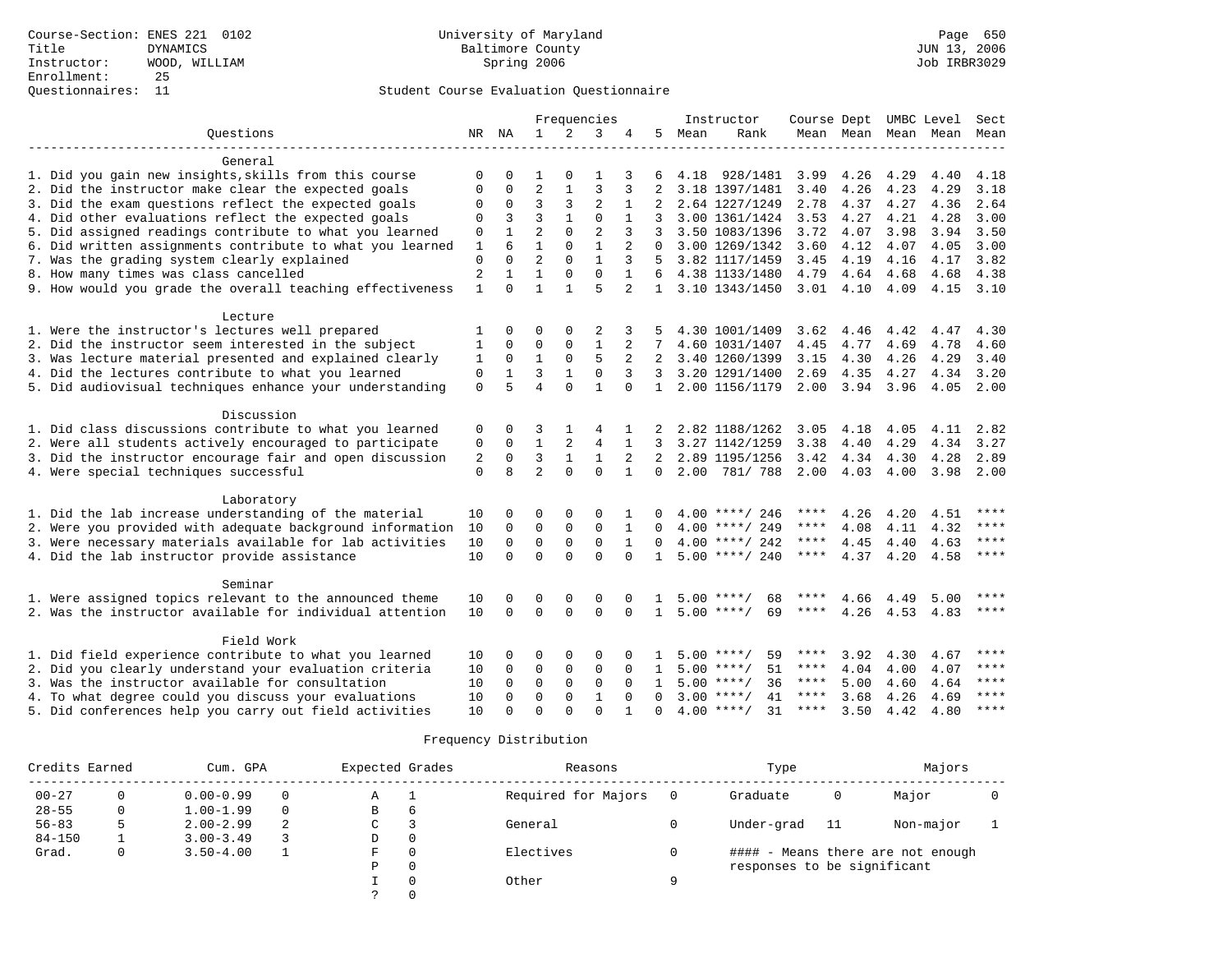|                                                           |                |                |              |              | Frequencies    |                |              |          | Instructor          |             |           |      | Course Dept UMBC Level Sect |             |
|-----------------------------------------------------------|----------------|----------------|--------------|--------------|----------------|----------------|--------------|----------|---------------------|-------------|-----------|------|-----------------------------|-------------|
| Ouestions                                                 |                | NR NA          | $\mathbf{1}$ | 2            | 3              | 4              | 5            | Mean     | Rank                |             |           |      | Mean Mean Mean Mean Mean    |             |
|                                                           |                |                |              |              |                |                |              |          |                     |             |           |      |                             |             |
| General                                                   |                |                |              |              |                |                |              |          |                     |             |           |      |                             |             |
| 1. Did you gain new insights, skills from this course     | 0              | 0              | $\mathbf 0$  | $\mathbf 0$  | 1              | 3              | 1            |          | 4.00 1069/1481 3.99 |             | 4.26      | 4.29 | 4.40                        | 4.00        |
| 2. Did the instructor make clear the expected goals       | $\mathbf 0$    | $\mathbf 0$    | $\Omega$     | $\Omega$     | $\overline{4}$ | $\mathbf{1}$   | $\Omega$     |          | 3.20 1394/1481      | 3.40        | 4.26      | 4.23 | 4.29                        | 3.20        |
| 3. Did the exam questions reflect the expected goals      | 0              | 0              | 1            | $\mathbf{1}$ | 1              | 2              | $\Omega$     |          | 2.80 1212/1249      | 2.78        | 4.37      | 4.27 | 4.36                        | 2.80        |
| 4. Did other evaluations reflect the expected goals       | 0              | $\overline{c}$ | $\mathbf{0}$ | $\mathbf 0$  | $\mathbf{1}$   | 1              | $\mathbf{1}$ | 4.00     | 959/1424            | 3.53        | 4.27      | 4.21 | 4.28                        | 4.00        |
| 5. Did assigned readings contribute to what you learned   | 1              | $\mathbf 0$    | $\mathbf 0$  | $\mathbf 0$  | $\mathbf 0$    | $\overline{2}$ | 2            | 4.50     | 297/1396            | 3.72        | 4.07      | 3.98 | 3.94                        | 4.50        |
| 6. Did written assignments contribute to what you learned | $\mathsf 0$    | $\overline{3}$ | $\Omega$     | $\mathbf 0$  | $\mathbf 0$    | 2              | $\Omega$     | 4.00     | 755/1342            | 3.60        | 4.12      | 4.07 | 4.05                        | 4.00        |
| 7. Was the grading system clearly explained               | $\mathbf 0$    | $\Omega$       | $\Omega$     | $\mathbf{1}$ | 2              | 2              | $\Omega$     |          | 3.20 1348/1459      | 3.45        | 4.19      | 4.16 | 4.17                        | 3.20        |
| 8. How many times was class cancelled                     | $\mathsf 0$    | $\mathbf 0$    | $\mathbf{0}$ | $\mathbf 0$  | $\mathbf 0$    | $\mathbf{1}$   |              | 4, 4, 80 | 839/1480            | 4.79        | 4.64      | 4.68 | 4.68                        | 4.80        |
| 9. How would you grade the overall teaching effectiveness | $\mathsf 0$    | $\Omega$       | $\Omega$     | $\mathbf{1}$ | $\overline{3}$ | $\mathbf{1}$   | $\Omega$     |          | 3.00 1354/1450      | $3.01$ 4.10 |           | 4.09 | 4.15                        | 3.00        |
| Lecture                                                   |                |                |              |              |                |                |              |          |                     |             |           |      |                             |             |
| 1. Were the instructor's lectures well prepared           | $\mathbf 0$    | $\mathbf 0$    | 1            | $\mathbf 0$  | 2              | 2              |              |          | 3.00 1356/1409      | 3.62        | 4.46      | 4.42 | 4.47                        | 3.00        |
| 2. Did the instructor seem interested in the subject      | $\mathbf 0$    | $\mathbf 0$    | $\mathbf 0$  | $\mathbf 0$  | $\mathbf 0$    | $\mathbf{1}$   | 4            | 4.80     | 728/1407            | 4.45        | 4.77      | 4.69 | 4.78                        | 4.80        |
| 3. Was lecture material presented and explained clearly   | $\mathbf 0$    | $\mathbf 0$    | $\mathbf 0$  | $\mathbf 0$  | 3              | 2              | $\Omega$     |          | 3.40 1260/1399      | 3.15        | 4.30      | 4.26 | 4.29                        | 3.40        |
| 4. Did the lectures contribute to what you learned        | $\mathbf 0$    | $\mathbf 0$    | $\mathbf{1}$ | $\mathbf{1}$ | 2              | $\mathbf{1}$   | $\Omega$     |          | 2.60 1356/1400      | 2.69        | 4.35      | 4.27 | 4.34                        | 2.60        |
| 5. Did audiovisual techniques enhance your understanding  | $\mathbf 0$    | $\overline{2}$ | 2            | $\Omega$     | $\mathbf{0}$   | $\mathbf{1}$   | 0            |          | 2.00 1156/1179      | 2.00        | 3.94 3.96 |      | 4.05                        | 2.00        |
|                                                           |                |                |              |              |                |                |              |          |                     |             |           |      |                             |             |
| Discussion                                                |                |                |              |              |                |                |              |          |                     |             |           |      |                             |             |
| 1. Did class discussions contribute to what you learned   | 0              | $\Omega$       | $\Omega$     | 1            | 2              | 2              |              |          | 3.20 1092/1262      | 3.05        | 4.18      | 4.05 | 4.11                        | 3.20        |
| 2. Were all students actively encouraged to participate   | $\mathsf 0$    | $\mathbf 0$    | $\mathbf{1}$ | $\mathbf 0$  | $\mathbf{1}$   | 2              | 1            |          | 3.40 1127/1259      | 3.38        | 4.40      | 4.29 | 4.34                        | 3.40        |
| 3. Did the instructor encourage fair and open discussion  | $\mathsf 0$    | $\mathbf 0$    | $\mathbf 0$  | $\mathbf 0$  | 2              | 2              | $\mathbf{1}$ |          | 3.80 1025/1256      | 3.42        | 4.34      | 4.30 | 4.28                        | 3.80        |
| 4. Were special techniques successful                     | $\mathbf 0$    | $\overline{4}$ | $\Omega$     | $\Omega$     | $\Omega$       | $\mathbf{1}$   | $\Omega$     |          | $4.00$ ****/ 788    | 2.00        | 4.03      | 4.00 | 3.98                        | $***$       |
|                                                           |                |                |              |              |                |                |              |          |                     |             |           |      |                             |             |
| Laboratory                                                |                |                |              |              |                |                |              |          |                     |             |           |      |                             |             |
| 1. Did the lab increase understanding of the material     | 4              | 0              | $\mathbf 0$  | $\Omega$     | $\Omega$       | 1              |              |          | $4.00$ ****/ 246    |             | 4.26      | 4.20 | 4.51                        | $***$       |
| 2. Were you provided with adequate background information | 4              | $\Omega$       | $\Omega$     | $\Omega$     | $\Omega$       | 1              |              |          | 4.00 ****/ 249      | ****        | 4.08      | 4.11 | 4.32                        | ****        |
| 3. Were necessary materials available for lab activities  | 4              | $\mathbf 0$    | $\mathbf 0$  | $\mathsf{O}$ | $\mathsf 0$    | $\mathbf{1}$   | $\Omega$     |          | $4.00$ ****/ 242    | ****        | 4.45      | 4.40 | 4.63                        | ****        |
| 4. Did the lab instructor provide assistance              | $\overline{4}$ | $\mathbf 0$    | $\mathbf 0$  | $\mathbf 0$  | $\mathbf 0$    | $\mathbf{1}$   | $\Omega$     |          | $4.00$ ****/ 240    | ****        | 4.37      | 4.20 | 4.58                        | ****        |
| 5. Were requirements for lab reports clearly specified    | $\overline{4}$ | $\Omega$       | $\Omega$     | $\Omega$     | $\Omega$       | $\mathbf{1}$   | $\Omega$     |          | $4.00$ ****/ 217    | $***$ * * * | 4.42      | 4.04 | 4.28                        | $***$       |
| Seminar                                                   |                |                |              |              |                |                |              |          |                     |             |           |      |                             |             |
| 1. Were assigned topics relevant to the announced theme   | 4              | 0              | 0            | $\mathbf 0$  | 0              | 1              | $\Omega$     |          | $4.00$ ****/<br>68  | ****        | 4.66      | 4.49 | 5.00                        | $***$       |
| 4. Did presentations contribute to what you learned       | 4              | $\mathbf 0$    | $\mathbf{0}$ | $\mathbf 0$  | $\mathbf 0$    | $\mathbf{1}$   | $\Omega$     |          | $4.00$ ****/<br>69  | ****        | 4.19      | 4.35 | 4.72                        | $***$       |
| 5. Were criteria for grading made clear                   | $\overline{4}$ | $\Omega$       | $\Omega$     | $\Omega$     | $\Omega$       | $\mathbf{1}$   | $\Omega$     |          | 68<br>$4.00$ ****/  | $***$ * *   | 3.98      | 3.92 | 3.55                        | $***$       |
|                                                           |                |                |              |              |                |                |              |          |                     |             |           |      |                             |             |
| Field Work                                                |                |                |              |              |                |                |              |          |                     |             |           |      |                             |             |
| 1. Did field experience contribute to what you learned    | 4              | 0              | $\mathbf 0$  | $\mathbf 0$  | 0              | 1              | $\Omega$     |          | $4.00$ ****/<br>59  | ****        | 3.92      | 4.30 | 4.67                        | $***$       |
| 2. Did you clearly understand your evaluation criteria    | 4              | $\mathbf 0$    | $\mathbf 0$  | $\mathbf 0$  | $\Omega$       | 1              | $\Omega$     |          | 51<br>$4.00$ ****/  | ****        | 4.04      | 4.00 | 4.07                        | $***$ * * * |
| 3. Was the instructor available for consultation          | 4              | $\mathbf 0$    | $\mathbf 0$  | $\mathbf 0$  | $\mathbf 0$    | $\mathbf{1}$   | $\Omega$     |          | $4.00$ ****/<br>36  | $***$ * * * | 5.00      | 4.60 | 4.64                        | ****        |
| 4. To what degree could you discuss your evaluations      | $\overline{4}$ | $\mathbf 0$    | $\mathbf{0}$ | $\mathbf 0$  | $\mathbf 0$    | $\mathbf{1}$   | $\Omega$     |          | $4.00$ ****/<br>41  | $***$ * * * | 3.68      | 4.26 | 4.69                        | $***$       |
| 5. Did conferences help you carry out field activities    | $\overline{4}$ | $\Omega$       | $\Omega$     | $\Omega$     | $\Omega$       | $\mathbf{1}$   | $\Omega$     |          | 31<br>$4.00$ ****/  | $***$ * * * | 3.50      | 4.42 | 4.80                        | $***$       |
|                                                           |                |                |              |              |                |                |              |          |                     |             |           |      |                             |             |
| Self Paced                                                |                |                |              |              |                |                |              |          |                     |             |           |      |                             |             |
| 1. Did self-paced system contribute to what you learned   | 4              | 0              | 0            | $\mathbf 0$  | 0              | 1              | $\Omega$     | 4.00     | $***$ /<br>55       | ****        | 3.90      | 4.55 | 4.44                        | $***$       |
| 2. Did study questions make clear the expected goal       | $\overline{4}$ | $\mathbf 0$    | $\mathbf 0$  | $\mathbf 0$  | $\mathbf 0$    | $\mathbf{1}$   | $\Omega$     | 4.00     | 31<br>$***/$        | $***$ * *   | 4.28      | 4.75 | 4.50                        | ****        |
| 3. Were your contacts with the instructor helpful         | 4              | 0              | 0            | $\Omega$     | $\mathbf 0$    | $\mathbf{1}$   | $\Omega$     | 4.00     | $***$ /<br>51       | ****        | 4.42      | 4.65 | 4.66                        | ****        |
| 4. Was the feedback/tutoring by proctors helpful          | 4              | $\Omega$       | $\mathbf{0}$ | $\Omega$     | $\Omega$       | $\mathbf{1}$   | $\Omega$     |          | $4.00$ ****/<br>34  | $***$ * *   | 4.50      | 4.83 | 4.43                        | ****        |
| 5. Were there enough proctors for all the students        | $\overline{4}$ | $\Omega$       | $\Omega$     | $\Omega$     | $\Omega$       | $\mathbf{1}$   | $\Omega$     |          | 24<br>$4.00$ ****/  | ****        | 4.50      | 4.82 | 5.00                        | $***$       |